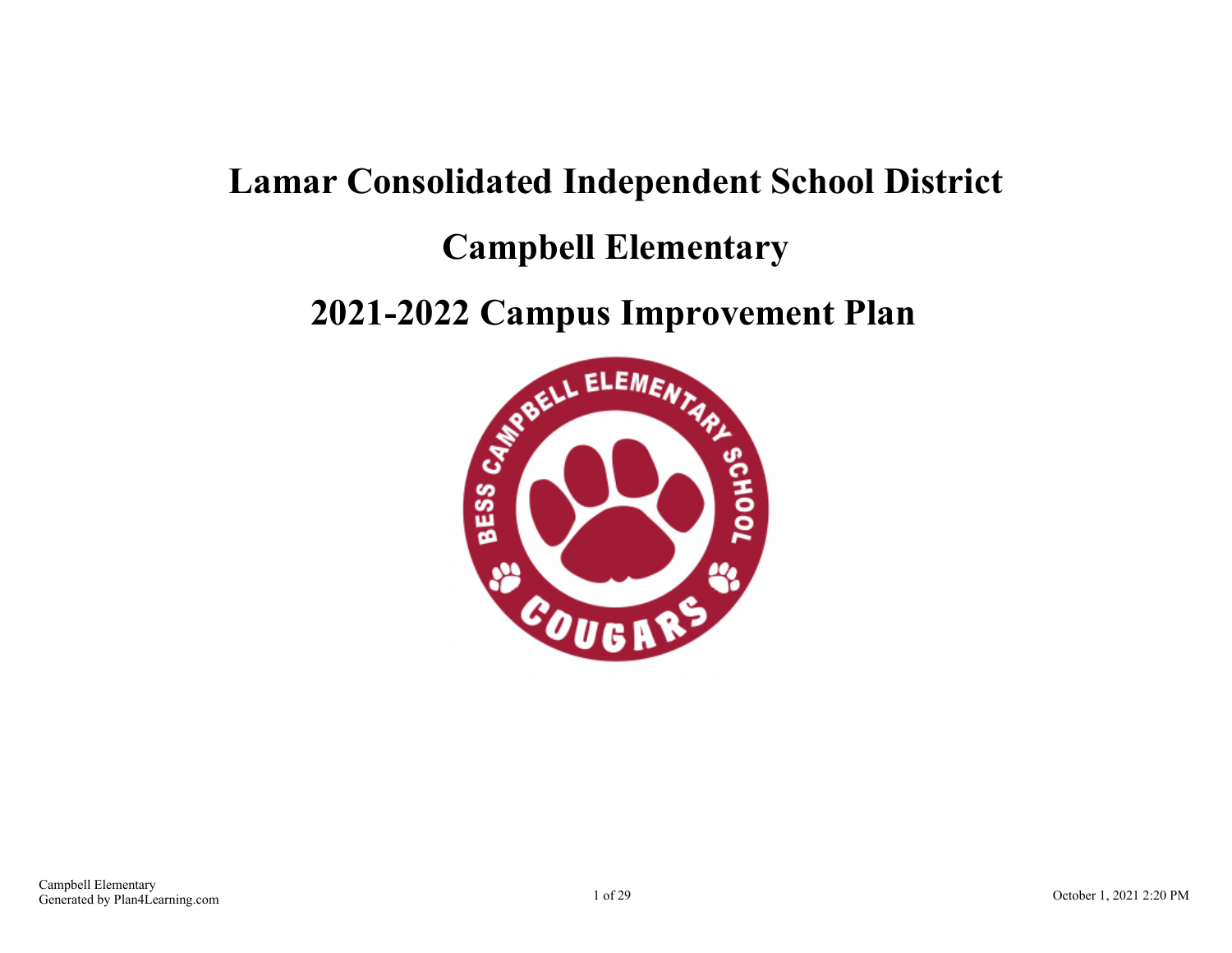# **Mission Statement**

Campbell Elementary is fully committed to the success of all students as they journey to become lifelong learners.

# **Value Statement**

\*Character Development: Foster an atmosphere of responsibility and respect for the development of character in our children.

\*Academics: Valuing achievement in all academic and community endeavors so all students can reach their potential.

\*Communication: Opening channels of communication to enhance the building of relationships.

\*Continuous Improvement: Integrating "best practices" through collaboration in our PLC's.

\*High standards: Monitoring student outcomes by analyzing reliable and valid assessments from clear and focused objectives for each student.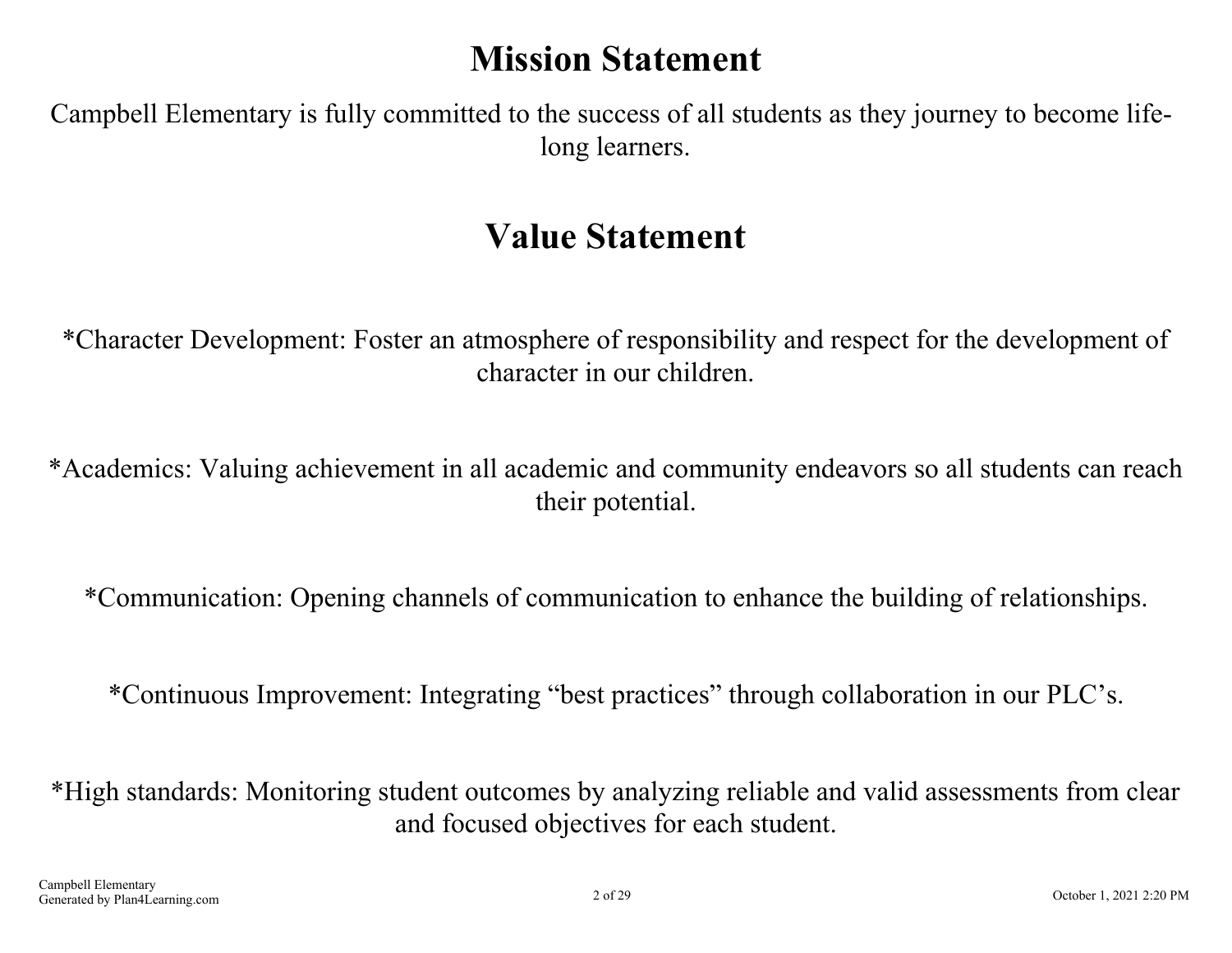\*Safe Schools: Devising and maintaining a safe school environment.

\*Life-long Learning: Modeling life-long learning for continuous intellectual growth.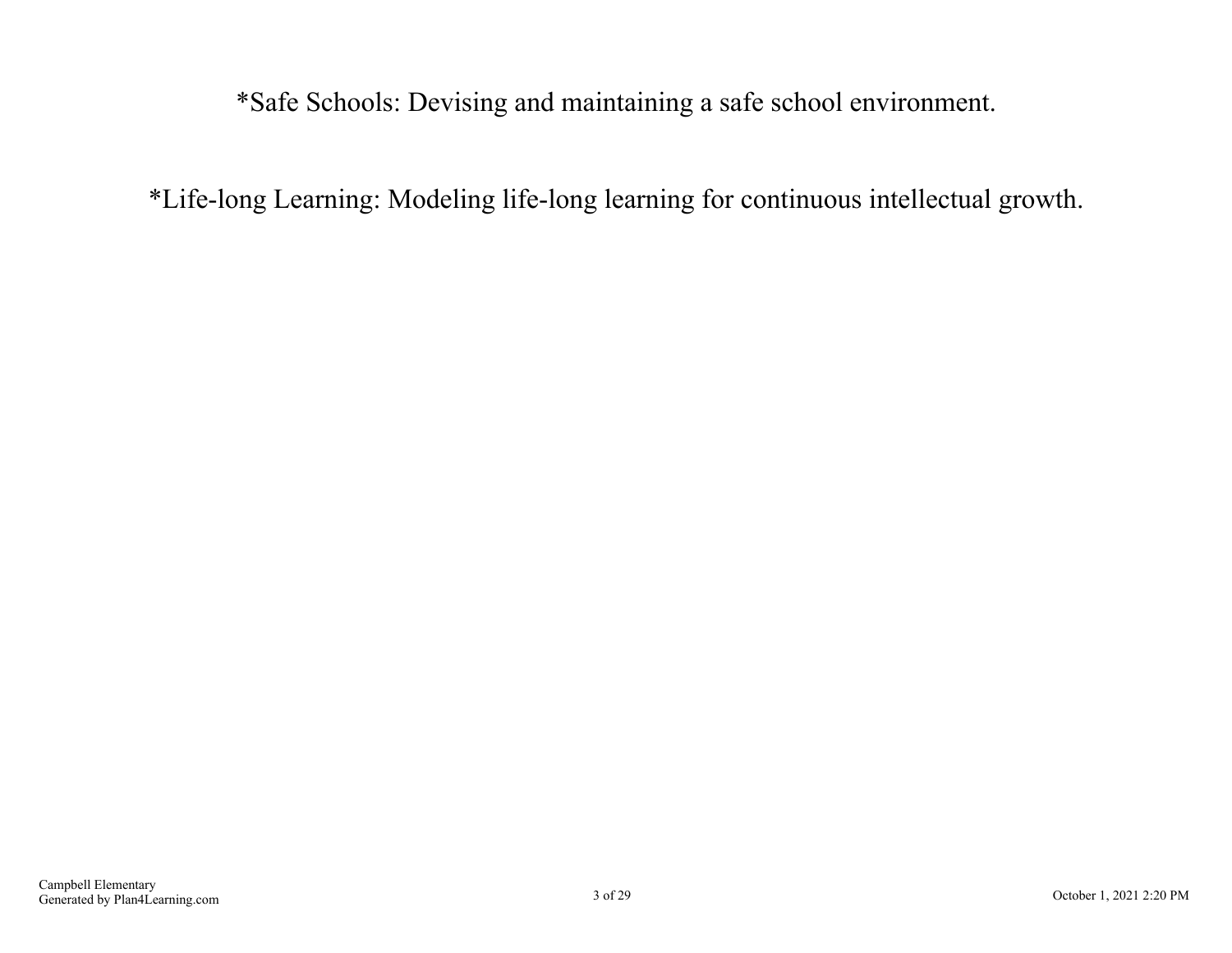## **Table of Contents**

| Comprehensive Needs Assessment                                                                                                                                                                                                                                                                                                          |    |
|-----------------------------------------------------------------------------------------------------------------------------------------------------------------------------------------------------------------------------------------------------------------------------------------------------------------------------------------|----|
| Demographics                                                                                                                                                                                                                                                                                                                            |    |
| <b>Student Learning</b>                                                                                                                                                                                                                                                                                                                 |    |
| School Processes & Programs                                                                                                                                                                                                                                                                                                             |    |
| Perceptions                                                                                                                                                                                                                                                                                                                             | 10 |
| Value Statements                                                                                                                                                                                                                                                                                                                        | 11 |
| <b>Priority Problem Statements</b>                                                                                                                                                                                                                                                                                                      | 11 |
| Comprehensive Needs Assessment Data Documentation                                                                                                                                                                                                                                                                                       | 12 |
| Goals                                                                                                                                                                                                                                                                                                                                   | 15 |
| Goal 1: By the end of the 2021-2022 school year, 95% of the students in grades 3-5 will score Approaches, 82% of the students will score Meets, and 55% of the<br>students will score Mastery as measured by STAAR Reading and 93% of the students will obtain on grade level or above grade level status by the end of the year on the |    |
| GRA reading assessment in grades K-2.                                                                                                                                                                                                                                                                                                   | 16 |
| Goal 2: By the end of the 2021-2022 school year, 98% of the students will score Approaches, 86% of the students will score Meets and 68% of the students will score<br>Mastery as measured by STAAR Math grades 3-5.                                                                                                                    | 20 |
| Goal 3: On the 2022 5th grade Science STAAR test, students will achieve 93% at the Approaching level, 63% at the Meets level, and 40% at the Mastery level.<br>Goal 4: The percentage of students in grades 3-5 reporting feeling stressed on the Social / Emotional Wellness Screener in 2021 will decrease from 7% to 4% by May       | 23 |
| 2022.                                                                                                                                                                                                                                                                                                                                   | 24 |
| <b>State Compensatory</b>                                                                                                                                                                                                                                                                                                               | 25 |
| <b>Budget for Campbell Elementary</b>                                                                                                                                                                                                                                                                                                   | 26 |
| Personnel for Campbell Elementary                                                                                                                                                                                                                                                                                                       | 26 |
| Site-Based Decision Making Committee                                                                                                                                                                                                                                                                                                    | 26 |
| <b>Campus Funding Summary</b>                                                                                                                                                                                                                                                                                                           | 27 |
| Addendums                                                                                                                                                                                                                                                                                                                               | 28 |
|                                                                                                                                                                                                                                                                                                                                         |    |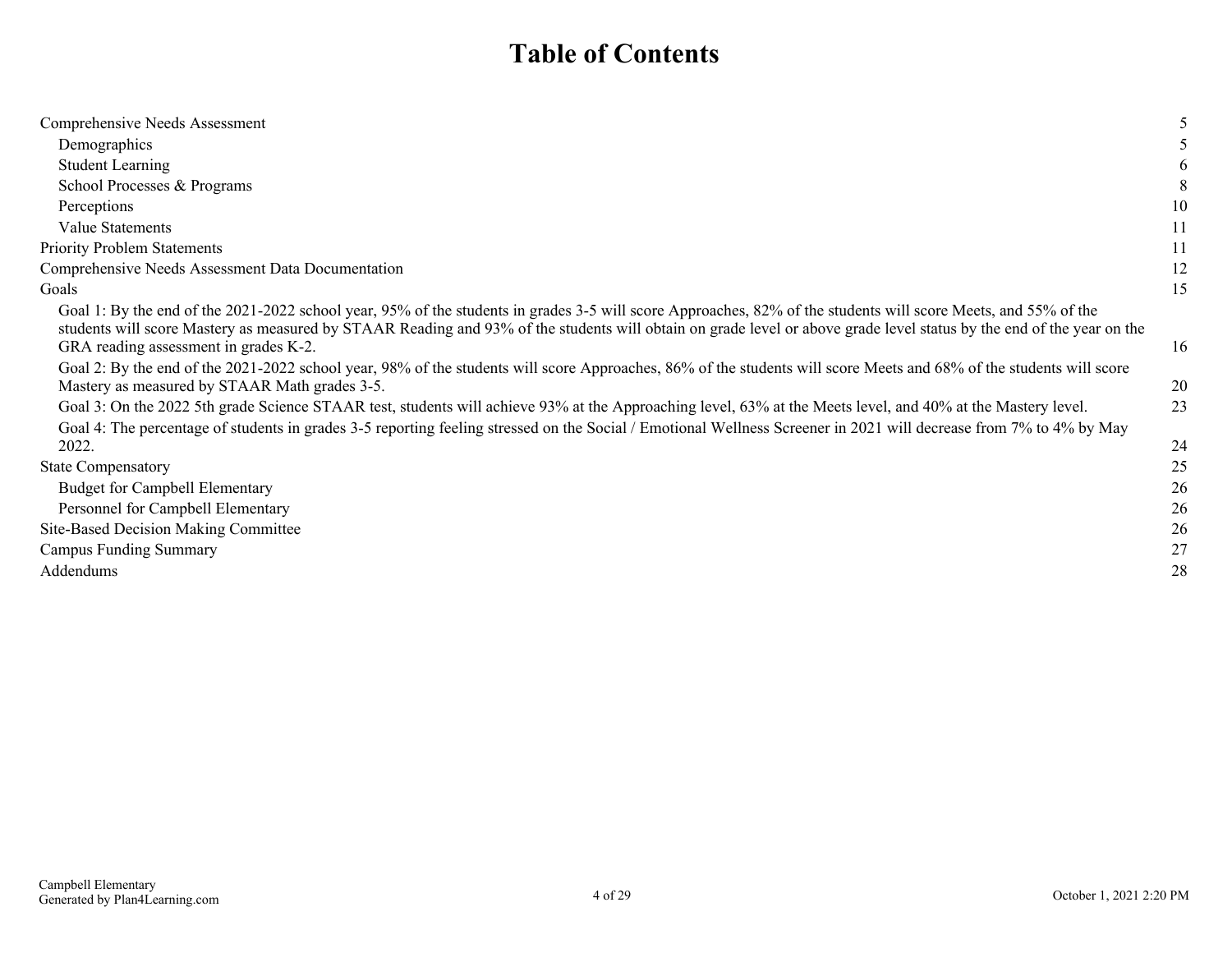# **Comprehensive Needs Assessment**

**Revised/Approved: June 14, 2021**

### <span id="page-4-0"></span>**Demographics**

#### **Demographics Summary**

Campbell Elementary is a diverse campus that focuses on each student's needs. Our student demographics are as follows:

- 62% White
- 17% Hispanic
- $\cdot$  11% Asian
- 6% Black/African American
- 4% Two or More Races
- 3% Economically Disadvantaged
- 5% LEP
- 12% Special Ed Indicator
- $\cdot$  28% GT

### Staff Demographics:

- 86% White
- 11% Hispanic
- 3% African American

### Staff Retention:

• 94% (From 2019 -2020 to 2020-2021)

### Attendance Rate:

97.7% Student Attendance Rate

#### **Demographics Strengths**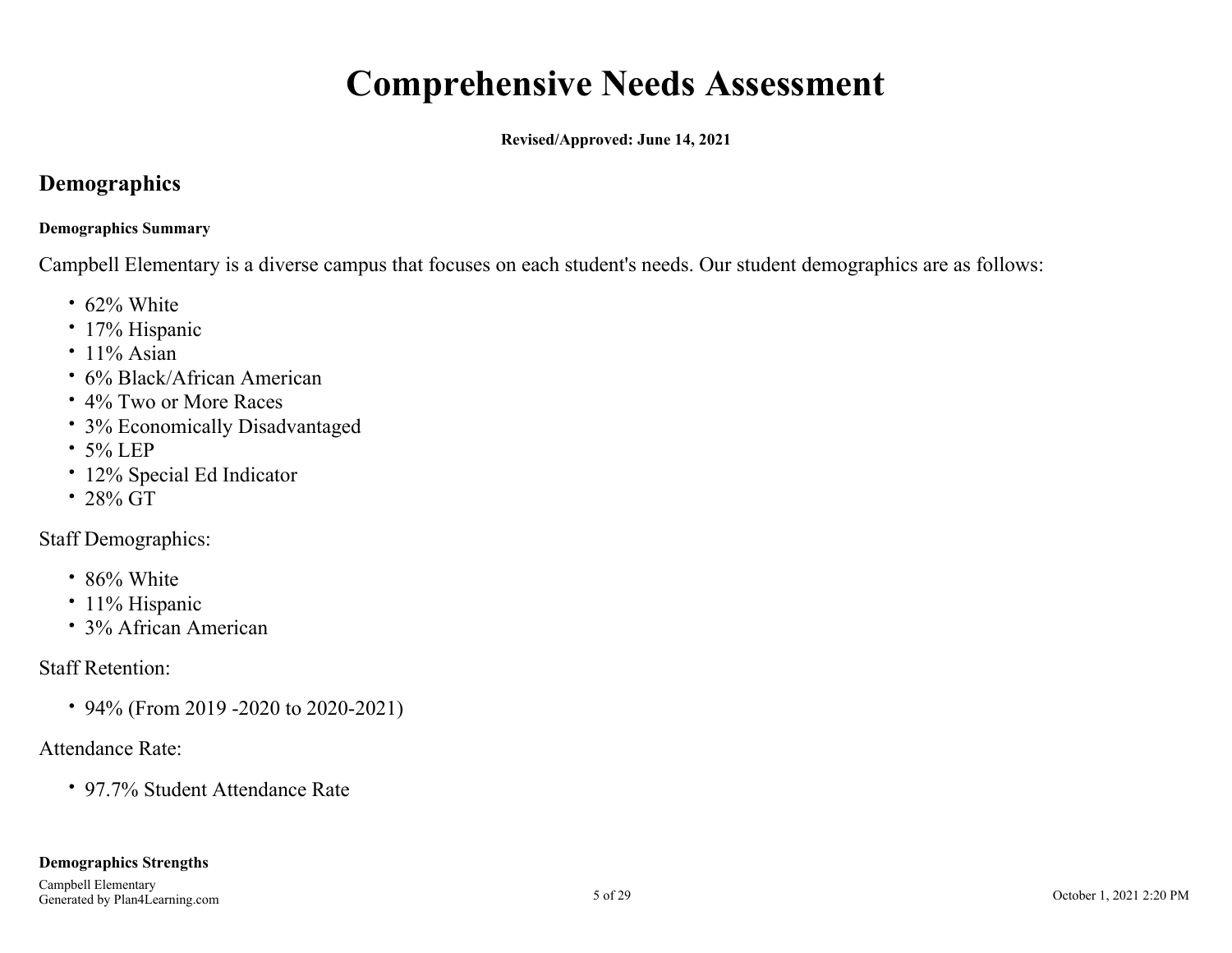| Subject       | Demographic            | <b>Approaches</b>                                             | <b>Meets</b>                                | <b>Masters</b>       |
|---------------|------------------------|---------------------------------------------------------------|---------------------------------------------|----------------------|
| Math          | Asian                  | 97%                                                           | $94\%$ (Growth: 1%)                         | 84%                  |
| Math          | Sped Indicator         | 85%                                                           | 68% (Growth: 18%) $ 50%$ (Growth: 29%)      |                      |
|               | Reading Sped Indicator | 76%                                                           | $ 53\%$ (Growth: 20%) $ 32\%$ (Growth: 16%) |                      |
|               |                        | Reading African American 100% (Growth: 15%) 61% (Growth: 15%) |                                             | 28%                  |
| Writing White |                        | $ 96\%$ (Growth: $3\%$ )                                      | $ 87\%$ (Growth: 38%)                       | $44\%$ (Growth: 26%) |
|               | Science Hispanic       | 94%                                                           | 31%                                         | 31%                  |

#### **Problem Statements Identifying Demographics Needs**

**Problem Statement 1 (Prioritized):** Only 80% of 5th grade Asian students at Campbell Elementary scored approaches or higher on the Science STAAR Test. This is a decrease of 20% from the 2019 administration. This issue needs to be addressed by May 2022 by increasing hands-on instruction in the science lab that foster cooperative learning using higher level academic vocabulary in order to show growth on the 2022 science STAAR. **Root Cause:** \*Covid Restrictions caused limited access to the science lab with hands-on cooperative group labs. \*Best practice science instruction was altered with the use of virtual instruction. \*Students had limited conversations about academic science terminology because of socially distancing guidelines. \*Instructional focus was on math based on gaps.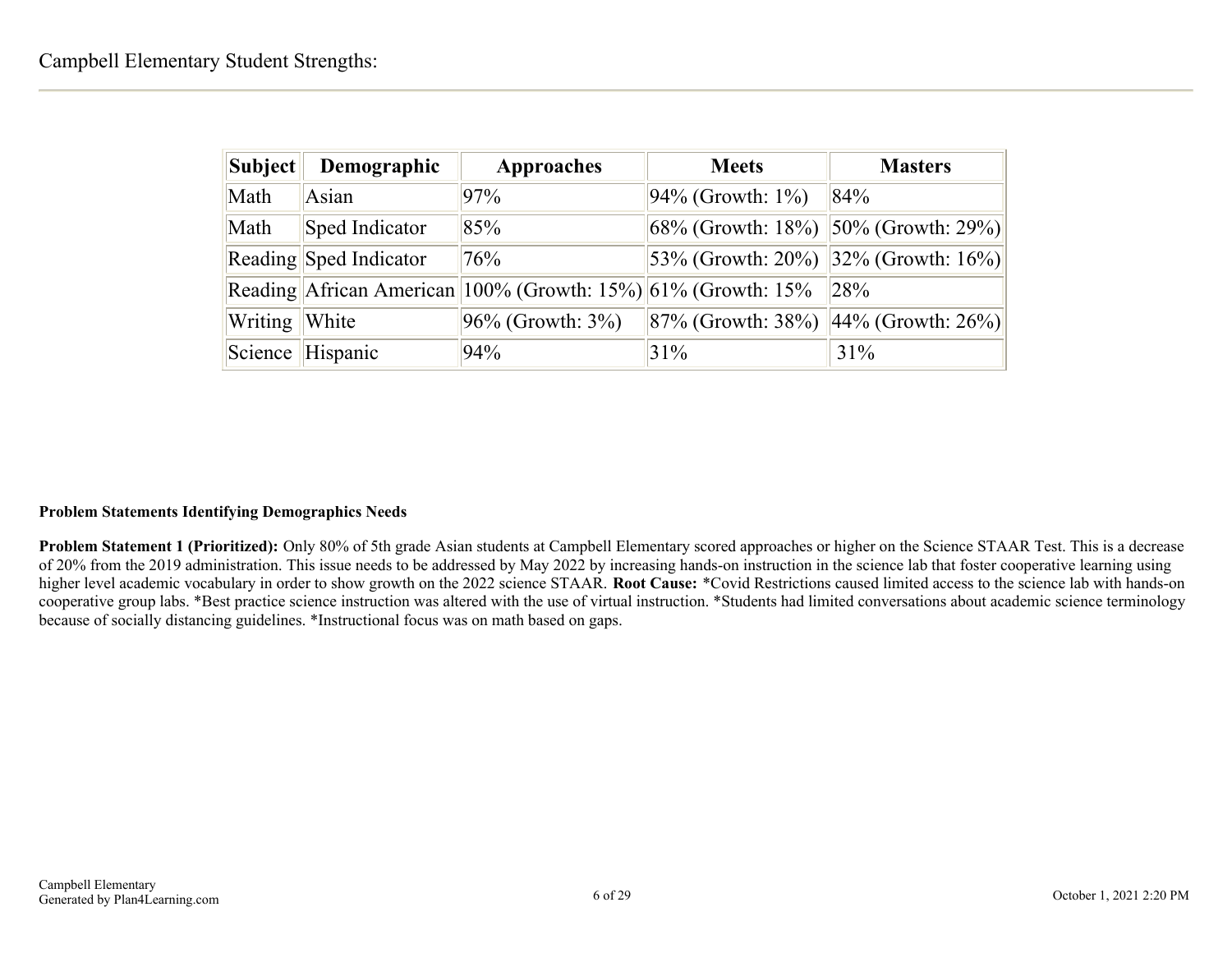### <span id="page-6-0"></span>**Student Learning**

**Student Learning Summary**

### GRA Data:

### **Grade Level Below Grade Level On Grade Level Above Grade Level**

| Kindergarten 14% | 14%    | 72% |
|------------------|--------|-----|
| 1st Grade $6\%$  | $10\%$ | 84% |
| 2nd Grade $8\%$  | 33%    | 59% |

#### STAAR Data: (Approaches / Meets / Masters)

| <b>Grade Level</b> | <b>Math</b> | Reading      | Writing                  | <b>Science</b>           |
|--------------------|-------------|--------------|--------------------------|--------------------------|
| 3rd                | 98/78/49    | 99/85/63     | $\overline{\phantom{a}}$ | $\overline{\phantom{0}}$ |
| 4th                | 97/92/84    | 94/80/52     | 93/82/40                 | $\overline{\phantom{a}}$ |
| 5th                | 95/83/68    | 93 / 82 / 40 | $\sim$                   | 91/61/37                 |

#### **Student Learning Strengths**

- On the 3rd grade reading STAAR assessment, 99% of our students scored at the approaching level.
- On the 4th grade math STAAR assessment, 84% of our students scored at the mastery level.
- On the 5th grade math STAAR assessment, 68% of our students scored at the mastery level.
- On the 4th grade writing STAAR assessment, 40% of our students scored at the mastery level.
- On the GRA, 86% of the students in grade Kinder are at or above grade level reading expectations.
- On the GRA, 94% of the students in grade 1 are at or above grade level reading expectations.
- On the GRA, 92% of the students in grade 2 are at or above grade level reading expectations.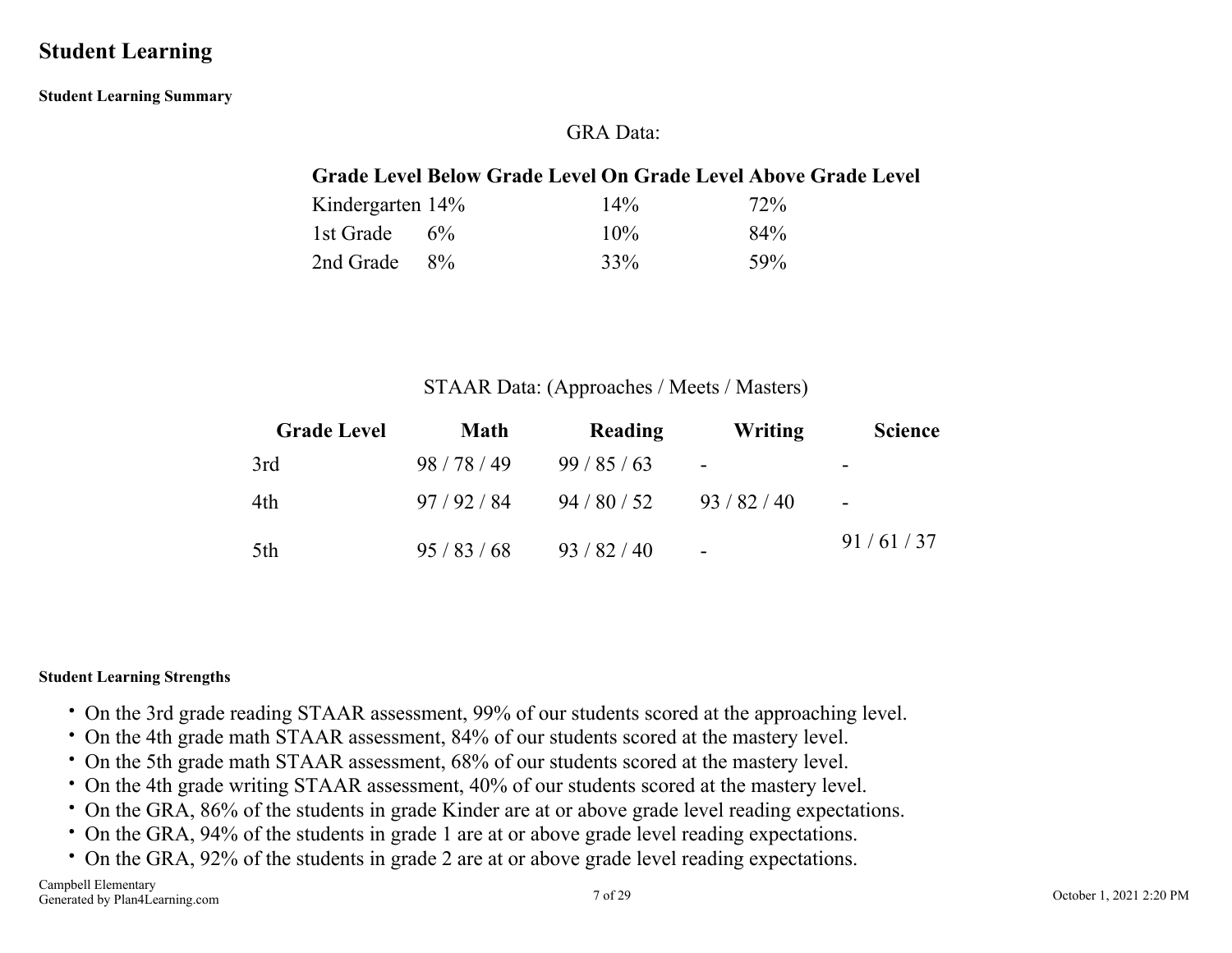#### **Problem Statements Identifying Student Learning Needs**

**Problem Statement 1 (Prioritized):** 14% of our kindergarten students at Campbell Elementary did not meet the expected reading level on the GRA assessment. This issue needs to be addressed by May 2022 by including the research-based phonics program called Units of Study in Phonics in order to address phonemic awareness and early reading skills so that students increase their reading level on the GRA. **Root Cause:** \*Students have not had a consistent grade level phonics program in place. \*The GRA assessment is a new instructional tool where training was necessary to develop the fidelity and standardization of the tool.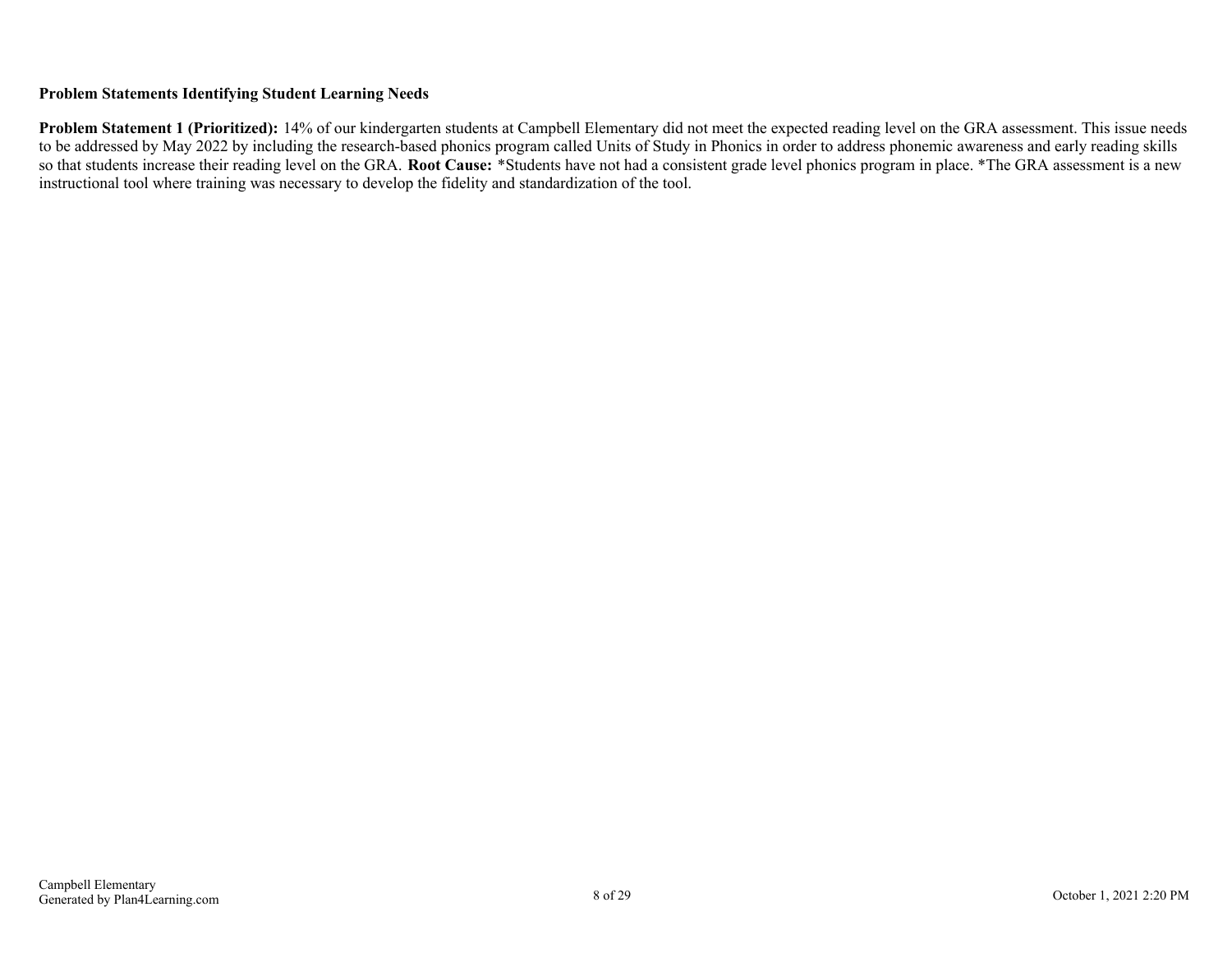### <span id="page-8-0"></span>**School Processes & Programs**

#### **School Processes & Programs Summary**

Instructional / Curricular:

- Balanced Literacy / Guided Reading & Writing
- Guided Math
- Thinking Maps
- Science Lab
- Software: Learning Farm, Prodigy, Bean Stack, Stem Scopes, ST Math (Kinder)
- ESL: Sheltered Instruction
- MTSS: Small Group Instruction
- Sped: LLI & iReady
- Dyslexia: HD Word, Phonics Blast, Phonics Boost

Personnel (Recruitment / Support / Retain):

- All Core Team Members attended the LCISD job fair
- Sound structural support (Vertical Teams, Team Leaders, Core Team, Coaches)
- Utilize Campus Climate Survey to Address continuous improvement
- Collaborative efforts to develop a sound Staff development plan

Organization:

- A-Team Leadership Team (Includes administrators & Coaches)
- Team Leaders
- Core Team Members specific to content areas
- Vertical Teams
- PLC's
- Special Pops Committee
- SBDM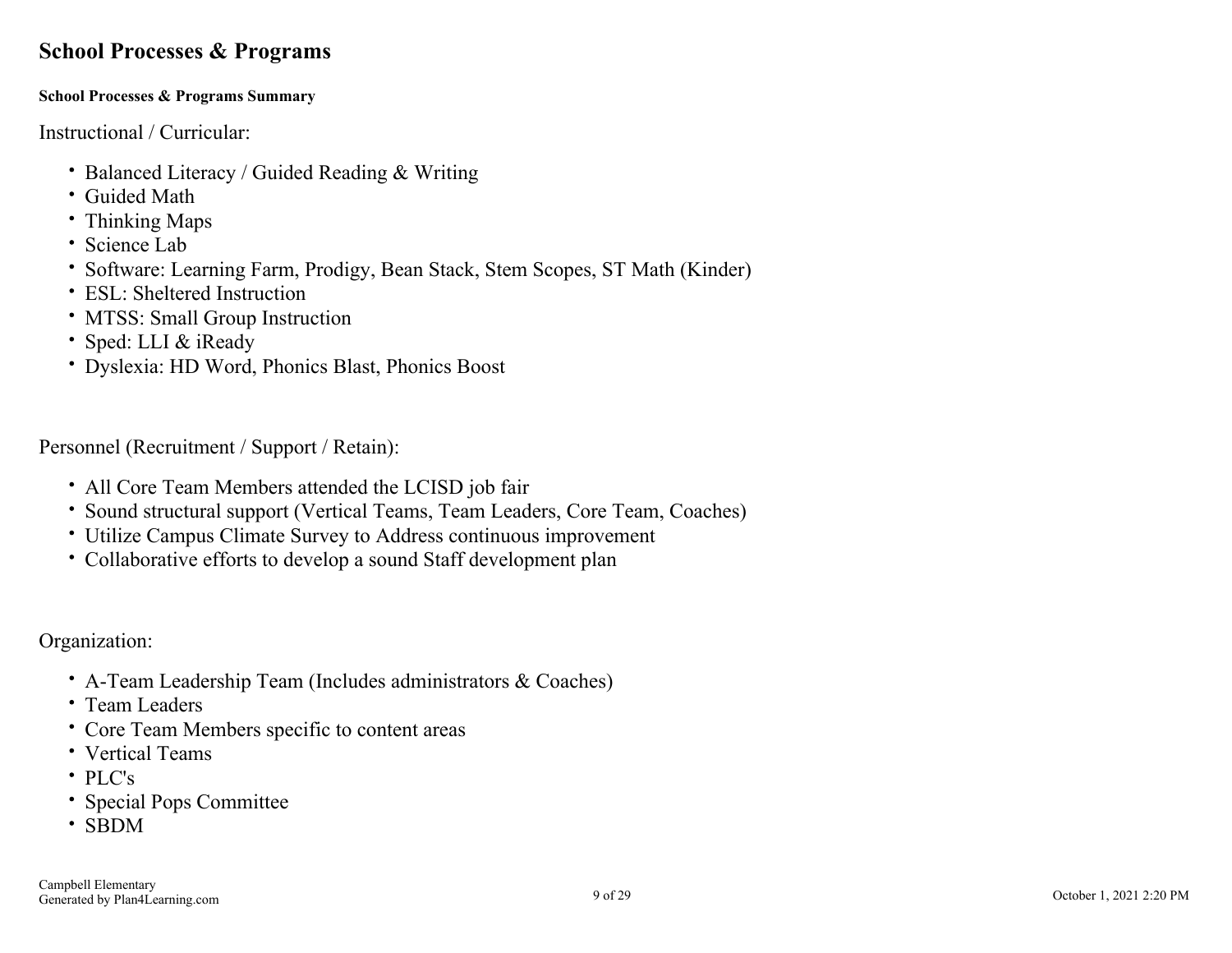Administrative:

- Campus Follows the 4 C's (Commitment, Curriculum, Continuous Improvement, Communication)
- Lamar CISD Leadership Definition
- Promise to Parents
- Weekly Communication utilizing Paw Prints via Skylert

#### **School Processes & Programs Strengths**

The 4 C's are utilized with fidelity at Campbell. All staff clearly know our focus that builds our culture. Data driven decisions that focus on students drives our path.

#### **Problem Statements Identifying School Processes & Programs Needs**

**Problem Statement 1 (Prioritized):** As per data obtained from the Social / Emotional Wellness Screener in May 2021, 7% of grade 3-5 students reported experiencing stress. Root Cause: \*Covid challenges such as fear of the virus, social isolation, concerns with the new Covid protocol rules. \*Peer / parent pressure \*Academic performance such as feel behind from missing school in relation to having to quarantine or becoming ill.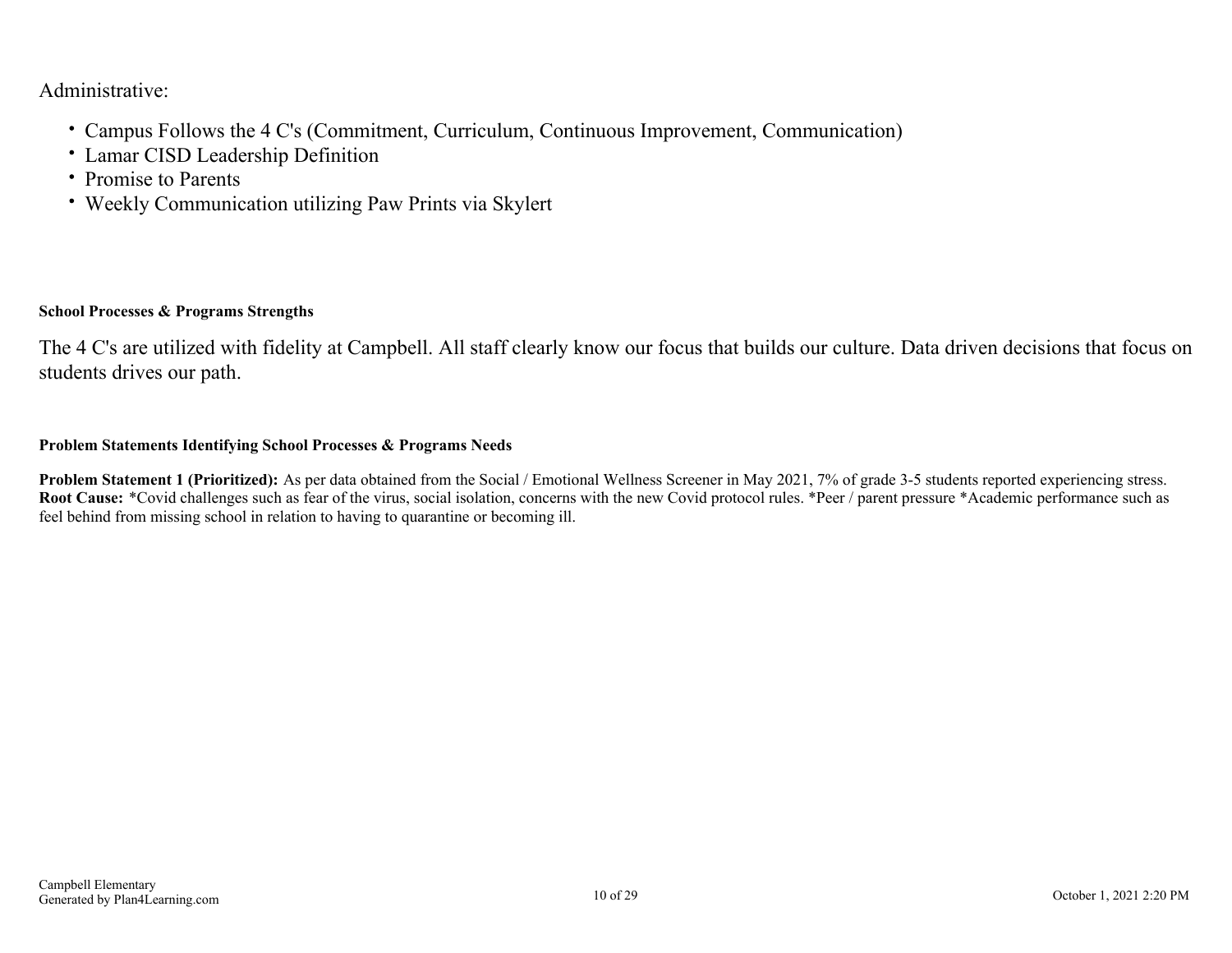### <span id="page-10-0"></span>**Perceptions**

#### **Perceptions Summary**

Mission Statement

Campbell Elementary is fully committed to the success of all students as they journey to become life-long learners.

#### **Value Statements**

**Character Development:** Foster an atmosphere of responsibility and respect for the development of character in our children.

**Academics:** Valuing achievement in all academic and community endeavors so all students can reach their potential.

**Communication:** Opening channels of communication to enhance the building of relationships.

**Continuous Improvement:** Integrating "best practices" through collaboration in our PLC's.

**High Standards:** Monitoring student outcomes by analyzing reliable and valid assessments from clear focused objectives for each student.

**Safe Schools:** Devising and maintaining a safe school environment.

**Life-long Learning:** Modeling life-long learning for continuous intellectual growth.

#### **Perceptions Strengths**

The staff follows the 4 C's: Commitment / Communication / Curriculum / Continuous Improvement which is in direct correlation to our Mission Statement and Values.

#### **Problem Statements Identifying Perceptions Needs**

**Problem Statement 1:** Based on our teacher retainment data 6% of our staff left Campbell at the conclusion of 2021. This is an increase from previous years where no classroom positions were available to applicants. This issue needs to be addressed by May 2022 by focusing on the retainment of our current newly hired staff as a means to provide consistent high quality education. **Root Cause:** \*Two teachers retired from our campus and two mastery level teachers moved to other cities within Texas. \*Staff members are aging out getting closer to retirement.

Campbell Elementary Generated by Plan4Learning.com 1.1 of 29 October 1, 2021 2:20 PM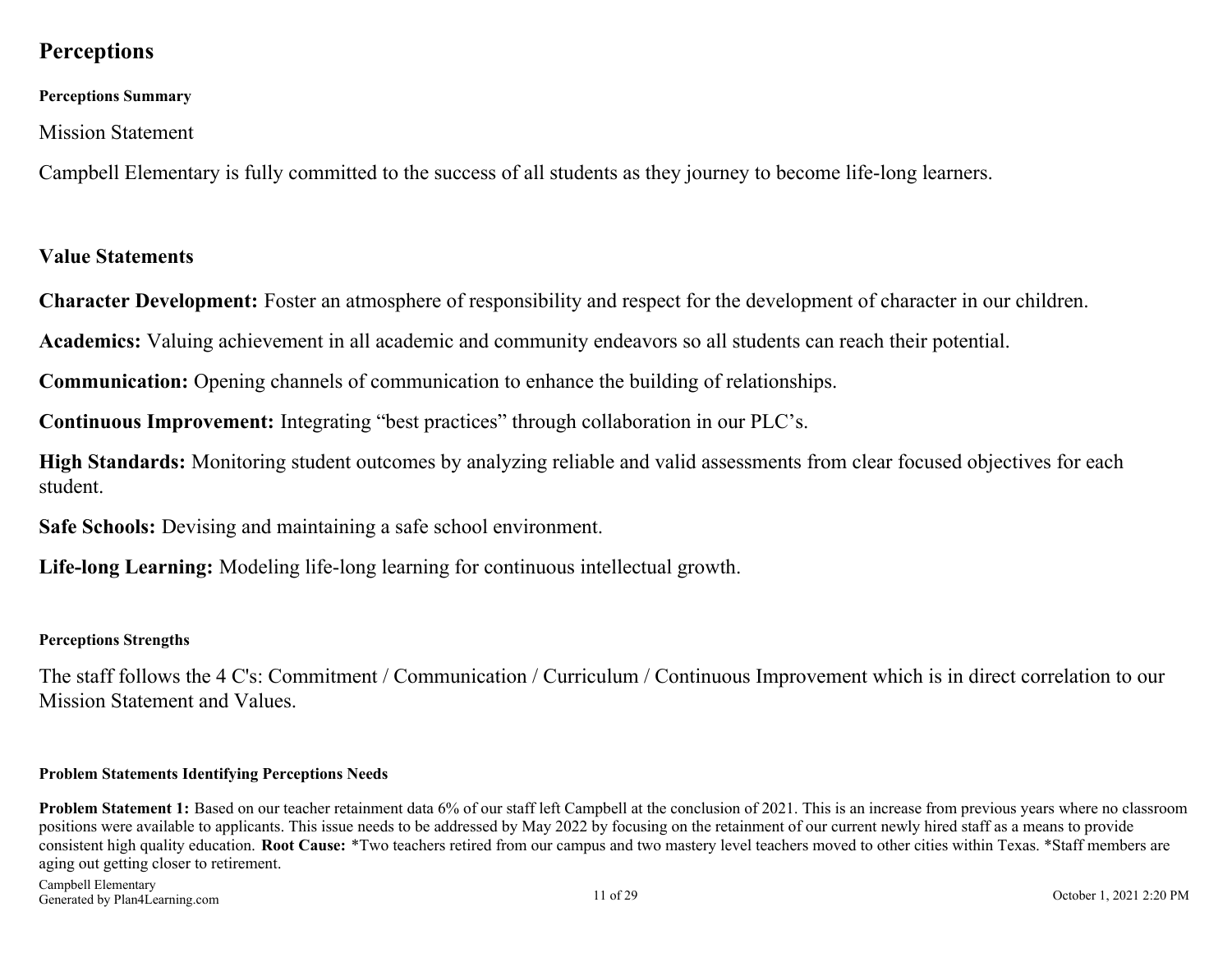# **Priority Problem Statements**

<span id="page-11-0"></span>**Problem Statement 1**: 14% of our kindergarten students at Campbell Elementary did not meet the expected reading level on the GRA assessment. This issue needs to be addressed by May 2022 by including the research-based phonics program called Units of Study in Phonics in order to address phonemic awareness and early reading skills so that students increase their reading level on the GRA.

**Root Cause 1**: \*Students have not had a consistent grade level phonics program in place. \*The GRA assessment is a new instructional tool where training was necessary to develop the fidelity and standardization of the tool.

**Problem Statement 1 Areas**: Student Learning

**Problem Statement 2**: Only 80% of 5th grade Asian students at Campbell Elementary scored approaches or higher on the Science STAAR Test. This is a decrease of 20% from the 2019 administration. This issue needs to be addressed by May 2022 by increasing hands-on instruction in the science lab that foster cooperative learning using higher level academic vocabulary in order to show growth on the 2022 science STAAR.

**Root Cause 2**: \*Covid Restrictions caused limited access to the science lab with hands-on cooperative group labs. \*Best practice science instruction was altered with the use of virtual instruction. \*Students had limited conversations about academic science terminology because of socially distancing guidelines. \*Instructional focus was on math based on gaps.

**Problem Statement 2 Areas**: Demographics

**Problem Statement 3**: As per data obtained from the Social / Emotional Wellness Screener in May 2021, 7% of grade 3-5 students reported experiencing stress.

**Root Cause 3**: \*Covid challenges such as fear of the virus, social isolation, concerns with the new Covid protocol rules. \*Peer / parent pressure \*Academic performance such as feel behind from missing school in relation to having to quarantine or becoming ill.

**Problem Statement 3 Areas**: School Processes & Programs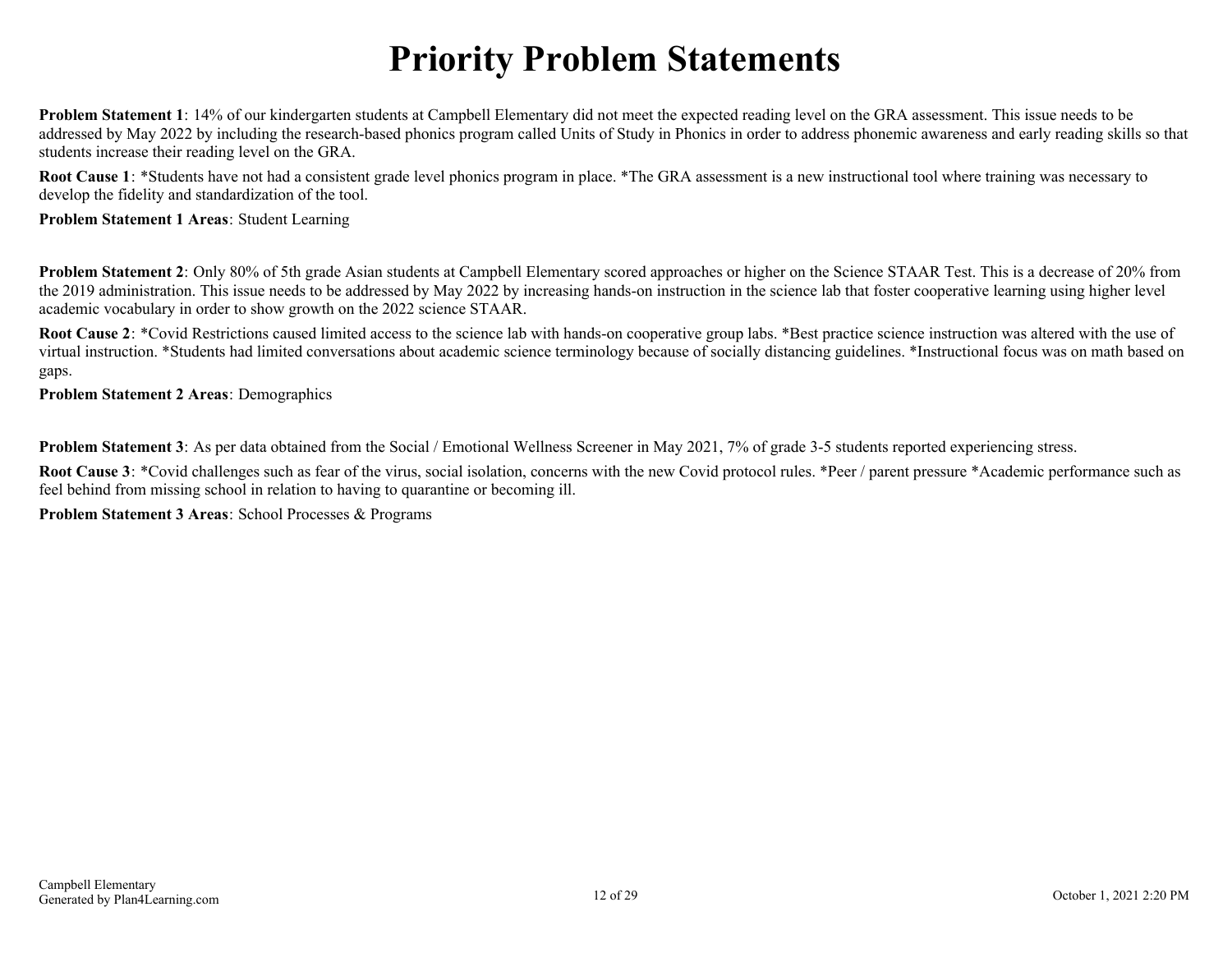# **Comprehensive Needs Assessment Data Documentation**

<span id="page-12-0"></span>The following data were used to verify the comprehensive needs assessment analysis:

#### **Improvement Planning Data**

- District goals
- Campus goals
- HB3 Reading and math goals for PreK-3
- Performance Objectives with summative review (prior year)
- Campus/District improvement plans (current and prior years)
- Covid-19 Factors and/or waivers for Assessment, Accountability, ESSA, Missed School Days, Educator Appraisals, etc.
- Planning and decision making committee(s) meeting data
- State and federal planning requirements
- Covid-19 Factors and/or waivers

#### **Accountability Data**

- Texas Academic Performance Report (TAPR) data
- Student Achievement Domain
- Student Progress Domain
- Closing the Gaps Domain
- Comprehensive, Targeted, and/or Additional Targeted Support Identification data
- Federal Report Card Data
- Local Accountability Systems (LAS) data

#### **Student Data: Assessments**

- State and federally required assessment information
- State and federally required assessment information (e.g. curriculum, eligibility, format, standards, accommodations, TEA information)
- (STAAR) current and longitudinal results, including all versions
- State of Texas Assessments of Academic Readiness (STAAR) current and longitudinal results, including all versions
- STAAR released test questions
- STAAR EL progress measure data
- Texas English Language Proficiency Assessment System (TELPAS) and TELPAS Alternate results
- Texas Primary Reading Inventory (TPRI), Tejas LEE, or other alternate early reading assessment results
- Student failure and/or retention rates
- Local diagnostic reading assessment data
- Local benchmark or common assessments data
- Running Records results
- Observation Survey results
- Texas approved PreK 2nd grade assessment data
- Texas approved Prekindergarten and Kindergarten assessment data
- Other PreK 2nd grade assessment data
- State-developed online interim assessments
- Grades that measure student performance based on the TEKS

Campbell Elementary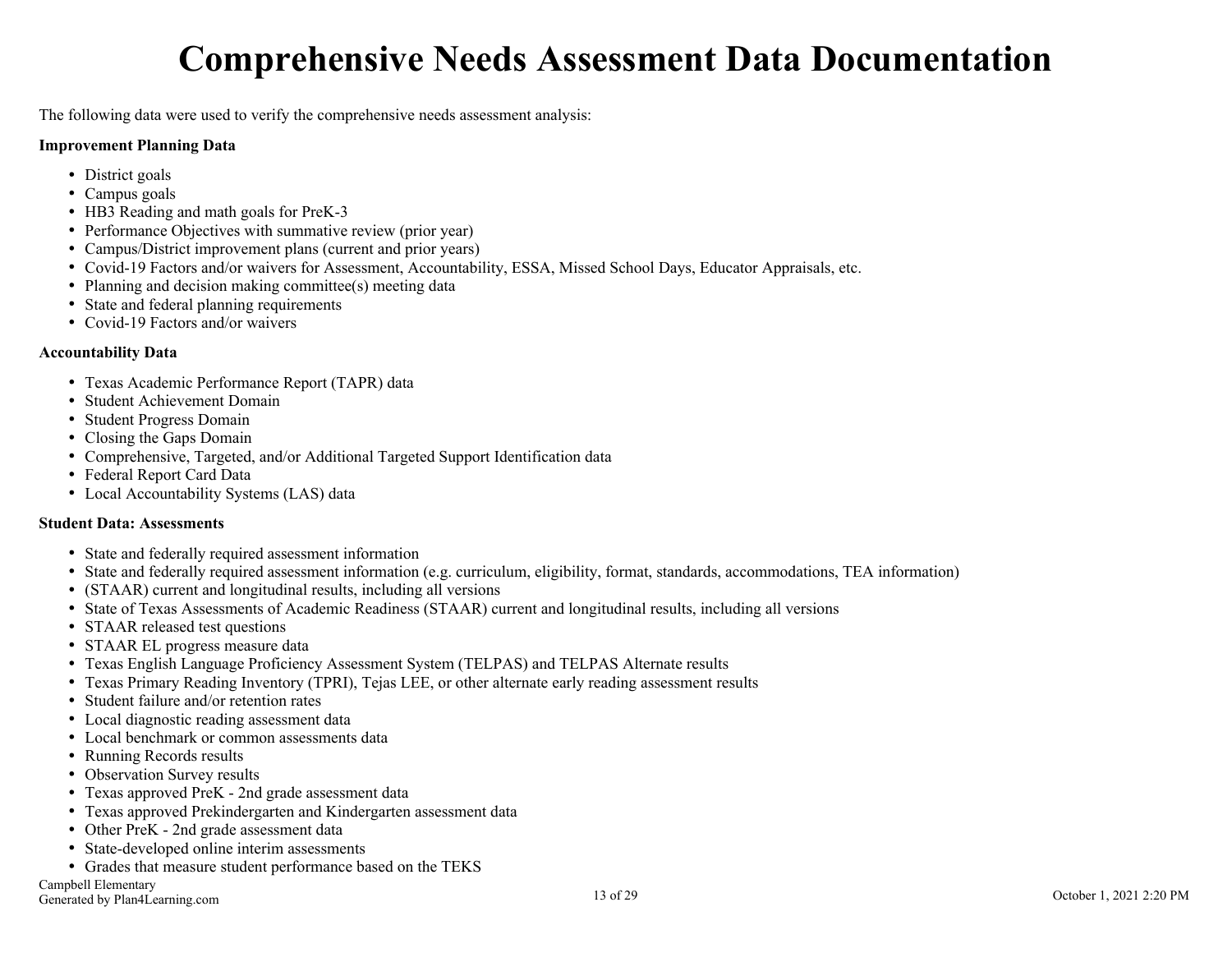#### **Student Data: Student Groups**

- Race and ethnicity data, including number of students, academic achievement, discipline, attendance, and progress
- Race and ethnicity data, including number of students, academic achievement, discipline, attendance, and rates of progress between groups
- Special programs data, including number of students, academic achievement, discipline, attendance, and progress
- Special programs data, including number of students, academic achievement, discipline, attendance, and rates of progress for each student group
- Economically Disadvantaged / Non-economically disadvantaged performance, progress, and participation data
- Economically disadvantaged / Non-economically disadvantaged performance and participation data
- Male / Female performance, progress, and participation data
- Special education/non-special education population including discipline, progress and participation data
- At-risk/non-at-risk population including performance, progress, discipline, attendance, and mobility data
- EL/non-EL or LEP data, including academic achievement, progress, support and accommodation needs, race, ethnicity, gender, etc.
- Section 504 data
- Homeless data
- Gifted and talented data
- Dyslexia Data
- Response to Intervention (RtI) student achievement data

#### **Student Data: Behavior and Other Indicators**

- Attendance data
- Discipline records
- Student surveys and/or other feedback
- Class size averages by grade and subject
- School safety data
- Enrollment trends

#### **Employee Data**

- Professional learning communities (PLC) data
- Staff surveys and/or other feedback
- Teacher/Student Ratio
- State certified and high quality staff data
- Campus leadership data
- Campus department and/or faculty meeting discussions and data
- Professional development needs assessment data
- Evaluation(s) of professional development implementation and impact
- Equity data
- TTESS data
- T-PESS data

#### **Parent/Community Data**

- Parent surveys and/or other feedback
- Parent engagement rate
- Community surveys and/or other feedback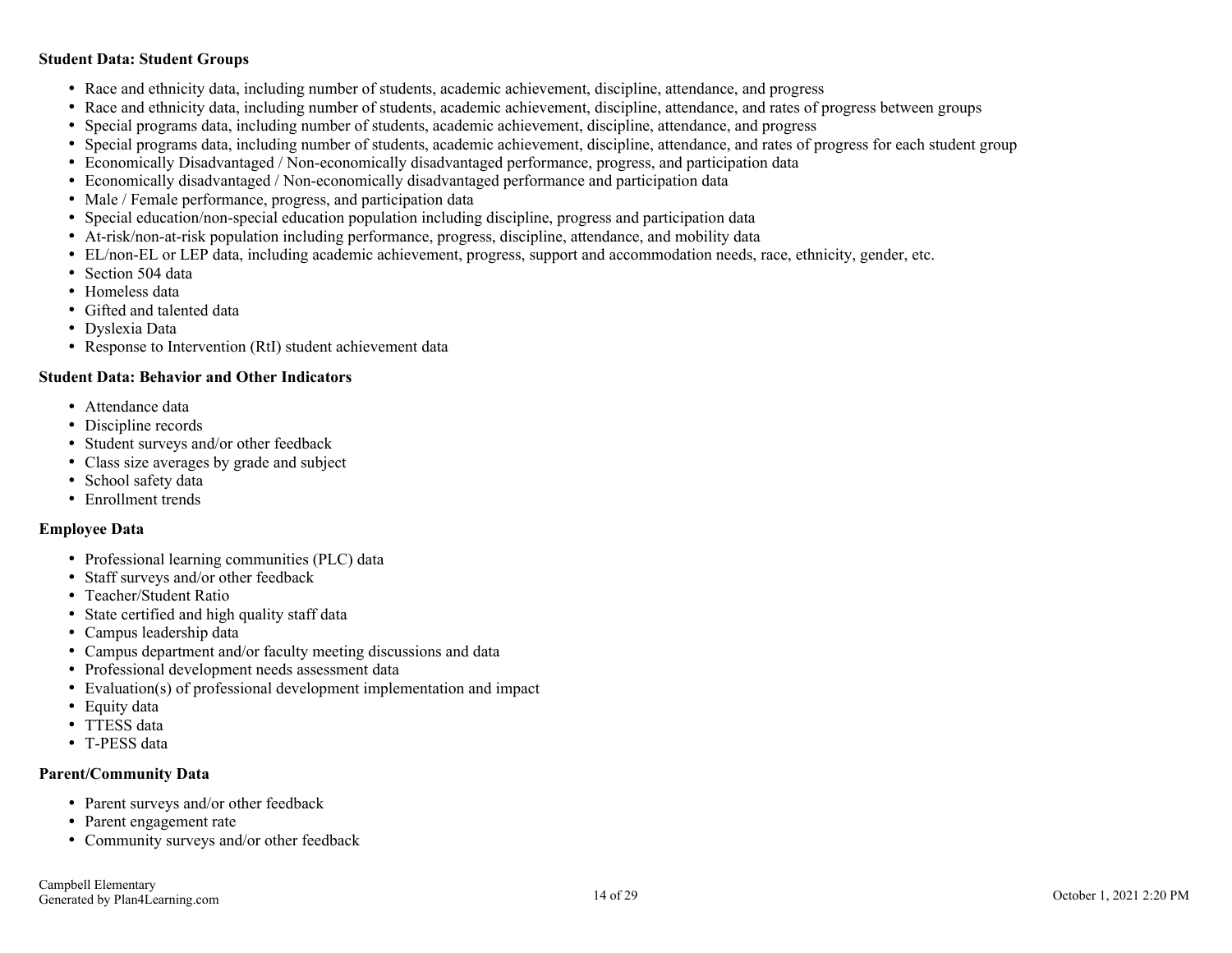#### **Support Systems and Other Data**

- Organizational structure data
- Processes and procedures for teaching and learning, including program implementation
- Communications data
- Budgets/entitlements and expenditures data
- Study of best practices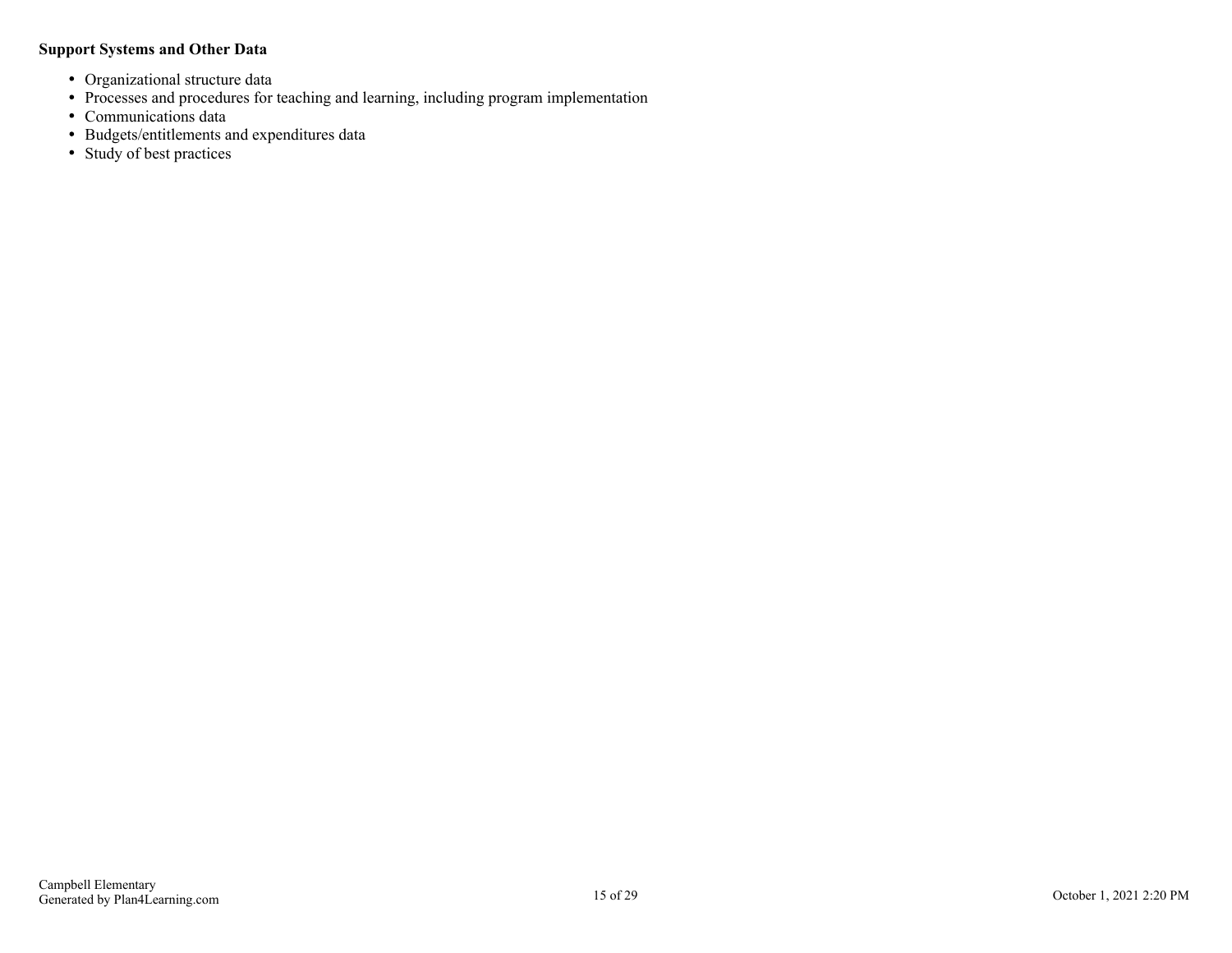# **Goals**

#### **Revised/Approved: September 27, 2021**

<span id="page-15-0"></span>Goal 1: By the end of the 2021-2022 school year, 95% of the students in grades 3-5 will score Approaches, 82% of the students will score Meets, and 55% of the students will score Mastery as measured by STAAR Reading and 93% of the students will obtain on grade level or above grade level status by the end of the year on the GRA reading assessment in grades K-2.

**Performance Objective 1:** Each quarterly review, ensure all K-2 ELA content teachers implement Units of Study Phonics to enhance reading instruction for all students so that 93% of the students are at or above grade level in reading on the GRA.

#### **HB3 Goal**

**Evaluation Data Sources:** \*Documentation of Training in Strive \*Guided Reading Walk-Through Documentation \*Lesson Plans \*TELPAS Data \*GRA Data each 9 Weeks

| <b>Strategy 1 Details</b>                                                                                                                              | <b>Reviews</b>                       |                  |     |                  |
|--------------------------------------------------------------------------------------------------------------------------------------------------------|--------------------------------------|------------------|-----|------------------|
| <b>Strategy 1:</b> Literacy Coach will provide K-2 collaborative sessions during monthly vertical team meetings and PLC's                              |                                      | <b>Formative</b> |     | <b>Summative</b> |
| to improve the teachers tier 1 instruction as it relates to phonics.                                                                                   | Nov.                                 | Feb              | Apr | June             |
| Strategy's Expected Result/Impact: Deeper understanding of phonics / phonemic awareness instructional<br>strategies resulting in growth on the GRA     |                                      |                  |     |                  |
| <b>Staff Responsible for Monitoring: Literacy Coach</b>                                                                                                |                                      |                  |     |                  |
| <b>Strategy 2 Details</b>                                                                                                                              | <b>Reviews</b>                       |                  |     |                  |
| <b>Strategy 2:</b> Parents of students identified as Emergent Bilingual will be invited to attend a Fall Open House session                            | <b>Formative</b><br><b>Summative</b> |                  |     |                  |
| targeting the improvement of language as it relates to literacy skills.                                                                                | Nov.                                 | Feb              | Apr | June             |
| <b>Strategy's Expected Result/Impact:</b> Improved linguistic ability resulting in growth on the GRA                                                   |                                      |                  |     |                  |
| <b>Staff Responsible for Monitoring: ESL Coach</b>                                                                                                     |                                      |                  |     |                  |
| <b>TEA Priorities:</b> Build a foundation of reading and math - <b>ESF Levers:</b> Lever 3: Positive School Culture,<br>Lever 5: Effective Instruction |                                      |                  |     |                  |
| Funding Sources: Instructional Materials - 199 PIC 25 State Bilingual/ESL - 1990-11-6399-00-119-25-0 -<br>\$600                                        |                                      |                  |     |                  |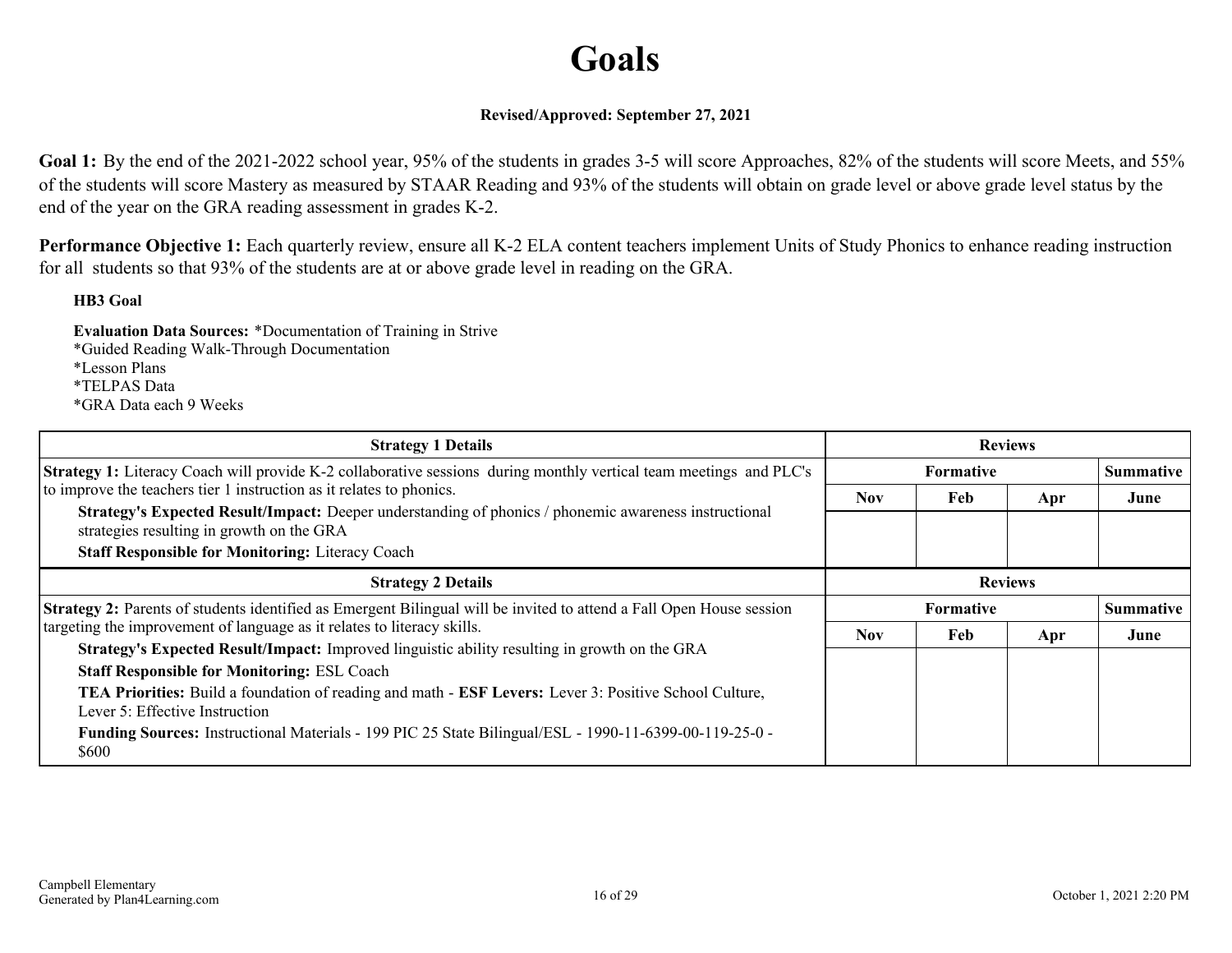| <b>Strategy 3 Details</b>                                                                                                                                                                                                                                             | <b>Reviews</b>   |             |                |                  |
|-----------------------------------------------------------------------------------------------------------------------------------------------------------------------------------------------------------------------------------------------------------------------|------------------|-------------|----------------|------------------|
| <b>Strategy 3:</b> Teachers will provide and document individualized linguistic accommodations such as visuals, sentence                                                                                                                                              | Formative        |             |                | <b>Summative</b> |
| stems, anchor charts, leveled, texts, etc. for Emergent Bilingual students.<br>Strategy's Expected Result/Impact: Scaffold linguistic needs with Sheltered Instruction Strategies to<br>improve literacy skills<br><b>Staff Responsible for Monitoring: ESL Coach</b> | <b>Nov</b>       | Feb         | Apr            | June             |
| <b>Strategy 4 Details</b>                                                                                                                                                                                                                                             |                  |             | <b>Reviews</b> |                  |
| Strategy 4: Using the MAP and GRA assessments to identify Tier II and Tier III students, the reading classroom                                                                                                                                                        | <b>Formative</b> |             |                | <b>Summative</b> |
| teacher, reading tutorial teacher, and Literacy Coach will provide weekly targeted small group instruction.                                                                                                                                                           | <b>Nov</b>       | Feb         | Apr            | June             |
| Strategy's Expected Result/Impact: Improve literacy skills resulting in growth as documented on the MAP<br>and GRA assessments.<br><b>Staff Responsible for Monitoring:</b> Reading Teachers, Literacy Coach and In-school Reading Tutorial                           |                  |             |                |                  |
| Teacher                                                                                                                                                                                                                                                               |                  |             |                |                  |
| <b>Strategy 5 Details</b>                                                                                                                                                                                                                                             | <b>Reviews</b>   |             |                |                  |
| <b>Strategy 5:</b> Special Education Students' IEP's and interventions will be monitored and updated every nine weeks in                                                                                                                                              |                  | Formative   |                | <b>Summative</b> |
| Success Ed.                                                                                                                                                                                                                                                           | <b>Nov</b>       | Feb         | Apr            | June             |
| Strategy's Expected Result/Impact: Special Education students will receive instruction based on their IEP's<br>to assure academic growth.                                                                                                                             |                  |             |                |                  |
| <b>Staff Responsible for Monitoring: Special Education Team</b>                                                                                                                                                                                                       |                  |             |                |                  |
| 100%<br>Accomplished<br>Continue/Modify<br>0%<br>No Progress                                                                                                                                                                                                          |                  | Discontinue |                |                  |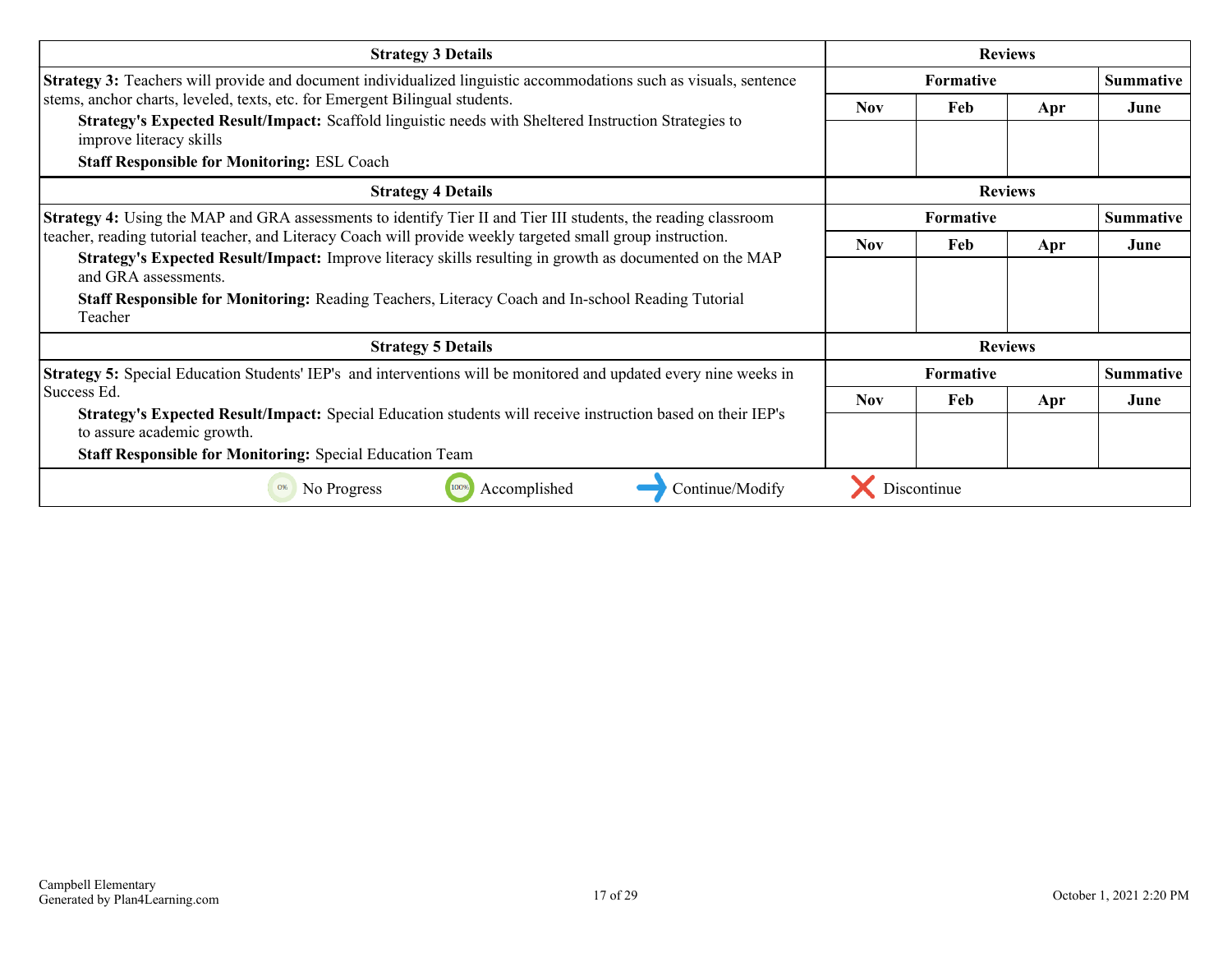Goal 1: By the end of the 2021-2022 school year, 95% of the students in grades 3-5 will score Approaches, 82% of the students will score Meets, and 55% of the students will score Mastery as measured by STAAR Reading and 93% of the students will obtain on grade level or above grade level status by the end of the year on the GRA reading assessment in grades K-2.

**Performance Objective 2:** Measure student progress in grades 3-5 each nine weeks to determine the effectiveness of our MTSS Reading interventions for students who demonstrate deficiencies and/or who are identified At - Risk or Special Ed so that at least 95% of all students achieve an Approaching level. on STAAR Reading.

**Evaluation Data Sources:** \*Campbell Goals Form \*Curriculum Check Points \*GRA / Running Records \*MAP Reading Assessment Grades 3-5 \*Benchmark Testing \*2022 STAAR Reading Assessment

| <b>Strategy 1 Details</b>                                                                                                                                                                     |                  | <b>Reviews</b>   |     |                  |
|-----------------------------------------------------------------------------------------------------------------------------------------------------------------------------------------------|------------------|------------------|-----|------------------|
| Strategy 1: Teachers will utilize GRA and Running Records data in their Literacy Binders to monitor student growth                                                                            |                  | <b>Formative</b> |     | <b>Summative</b> |
| during Reading Workshop.<br><b>Strategy's Expected Result/Impact:</b> The GRA and running records will provide formative data to                                                              | <b>Nov</b>       | Feb              | Apr | June             |
| determine targeted instruction for individual student progress and close the gap for students identified in sub<br>pop categories.<br><b>Staff Responsible for Monitoring: Literacy Coach</b> |                  |                  |     |                  |
| <b>Strategy 2 Details</b>                                                                                                                                                                     |                  | <b>Reviews</b>   |     |                  |
| <b>Strategy 2:</b> Teachers will provide and document individualized linguistic accommodation, such as visuals, sentence                                                                      | <b>Formative</b> |                  |     | <b>Summative</b> |
| stems, anchor charts, leveled text, etc. for Emergent Bilingual Students.                                                                                                                     | <b>Nov</b>       | Feb              | Apr | June             |
| Strategy's Expected Result/Impact: Scaffold linguistic needs with Sheltered Instruction Strategies to<br>improve literacy skills                                                              |                  |                  |     |                  |
| <b>Staff Responsible for Monitoring: ESL Coach</b>                                                                                                                                            |                  |                  |     |                  |
| TEA Priorities: Build a foundation of reading and math - ESF Levers: Lever 2: Effective, Well-Supported<br>Teachers, Lever 5: Effective Instruction                                           |                  |                  |     |                  |
| <b>Funding Sources:</b> Leveled Texts - 199 PIC 25 State Bilingual/ESL - 1990-11-6329-00-119-25-0 - \$600                                                                                     |                  |                  |     |                  |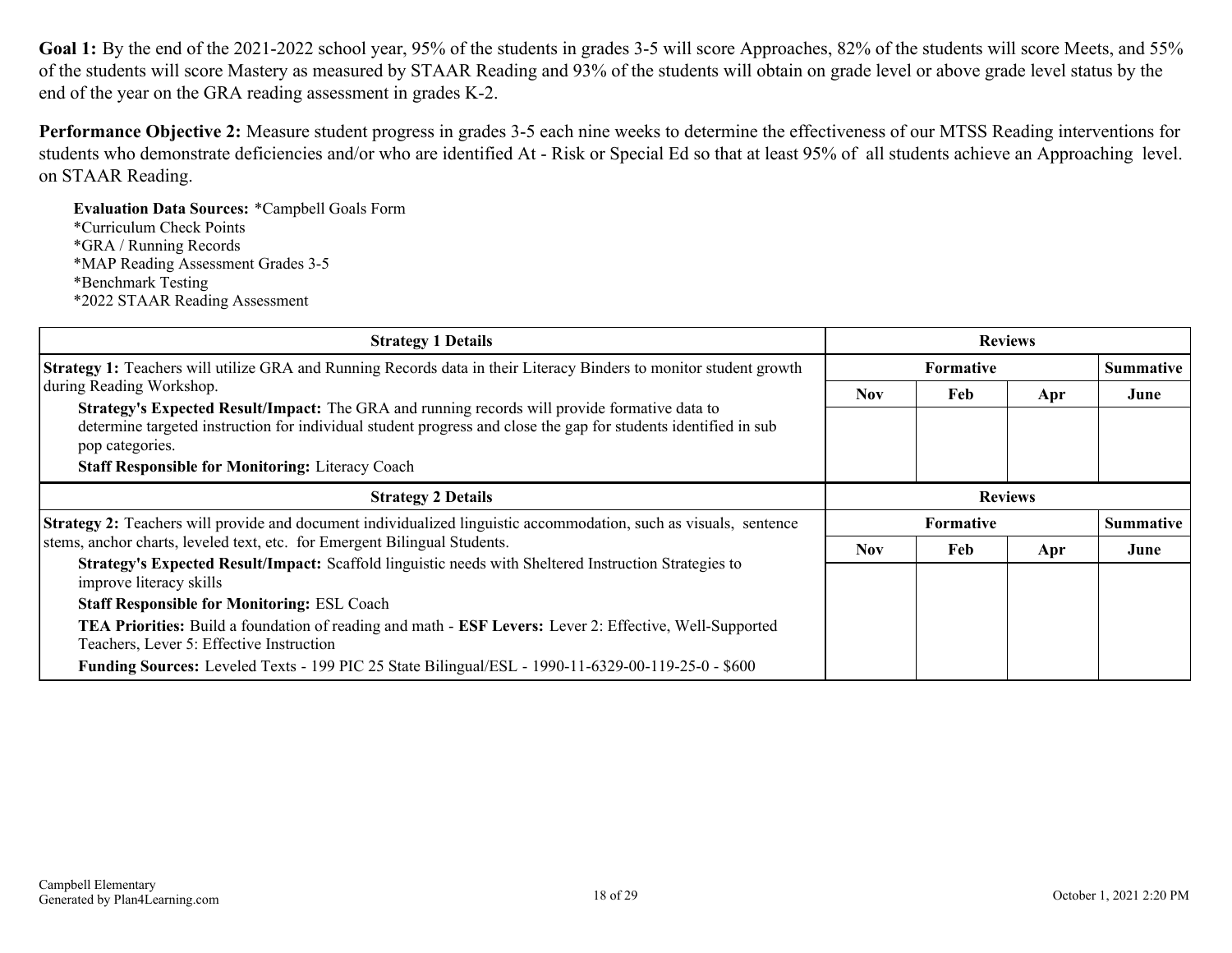| Strategy 3: Using the MAP and GRA assessments to identify Tier II and Tier III students, the reading classroom<br>teacher, reading tutorial teacher and Literacy Coach will provide weekly targeted small group instruction.<br>Strategy's Expected Result/Impact: Improved literacy skills resulting in growth as documented on the | <b>Nov</b>                           | Formative<br>Feb |                | <b>Summative</b> |
|--------------------------------------------------------------------------------------------------------------------------------------------------------------------------------------------------------------------------------------------------------------------------------------------------------------------------------------|--------------------------------------|------------------|----------------|------------------|
|                                                                                                                                                                                                                                                                                                                                      |                                      |                  |                |                  |
|                                                                                                                                                                                                                                                                                                                                      |                                      |                  | Apr            | June             |
| MAP and GRA assessments                                                                                                                                                                                                                                                                                                              |                                      |                  |                |                  |
| Staff Responsible for Monitoring: Reading Teachers, Literacy Coach, In-School Reading Tutorial Teacher                                                                                                                                                                                                                               |                                      |                  |                |                  |
| <b>ESF Levers:</b> Lever 5: Effective Instruction                                                                                                                                                                                                                                                                                    |                                      |                  |                |                  |
| Funding Sources: Literacy Coach - 199 PIC 24 State Compensatory Ed (SCE) Accelerated -<br>1990-11-6119-00-119-24-0-B30 - \$18,175                                                                                                                                                                                                    |                                      |                  |                |                  |
| <b>Strategy 4 Details</b>                                                                                                                                                                                                                                                                                                            |                                      |                  | <b>Reviews</b> |                  |
| <b>Strategy 4:</b> Parents of students identified as Emergent Bilingual will be invited to attend a fall Open House session                                                                                                                                                                                                          |                                      | <b>Formative</b> |                | <b>Summative</b> |
| targeting the improvement of language as it relates to literacy skills.<br>Strategy's Expected Result/Impact: Improved linguistic ability resulting in growth on the GRA and                                                                                                                                                         | <b>Nov</b>                           | Feb              | Apr            | June             |
| <b>STAAR Reading Assessments</b>                                                                                                                                                                                                                                                                                                     |                                      |                  |                |                  |
| <b>Staff Responsible for Monitoring: ESL Coach</b>                                                                                                                                                                                                                                                                                   |                                      |                  |                |                  |
| <b>Strategy 5 Details</b>                                                                                                                                                                                                                                                                                                            | <b>Reviews</b>                       |                  |                |                  |
| Strategy 5: Utilizing Instructional Rounds data, teachers will be provided training on asking higher level questions and                                                                                                                                                                                                             | <b>Formative</b><br><b>Summative</b> |                  |                |                  |
| eliciting students' responses using academic content vocabulary.                                                                                                                                                                                                                                                                     | <b>Nov</b>                           | Feb              | Apr            | June             |
| Strategy's Expected Result/Impact: Improved comprehension skills will result in growth on GRA and<br><b>STAAR Reading Scores</b>                                                                                                                                                                                                     |                                      |                  |                |                  |
| <b>Staff Responsible for Monitoring: Core Team Members</b><br>3-5 ELAR Teachers                                                                                                                                                                                                                                                      |                                      |                  |                |                  |
| <b>Strategy 6 Details</b>                                                                                                                                                                                                                                                                                                            |                                      |                  | <b>Reviews</b> |                  |
| Strategy 6: Students in 4th and 5th grade who failed STAAR Reading or of the students who did not take STAAR in                                                                                                                                                                                                                      |                                      | <b>Formative</b> |                | <b>Summative</b> |
| the Spring of 2021 scored less than the cut score on the MAP assessment will receive 30 hours of accelerated instruction<br>as per HB 4545.                                                                                                                                                                                          | <b>Nov</b>                           | Feb              | Apr            | June             |
| Strategy's Expected Result/Impact: The accelerated instruction will provide targeted instruction to advance<br>students to the Approaches level or greater on the STAAR assessment in the spring of 2022.                                                                                                                            |                                      |                  |                |                  |
| <b>Staff Responsible for Monitoring: Literacy Coach</b><br><b>Special Education Teacher</b>                                                                                                                                                                                                                                          |                                      |                  |                |                  |
| <b>Strategy 7 Details</b>                                                                                                                                                                                                                                                                                                            | <b>Reviews</b>                       |                  |                |                  |
| Strategy 7: Special Education Students' IEP's and interventions will be monitored and updated every nine weeks in                                                                                                                                                                                                                    |                                      | <b>Formative</b> |                | <b>Summative</b> |
| Success Ed.<br>Strategy's Expected Result/Impact: Special Education students will receive instruction based on their IEP's                                                                                                                                                                                                           | <b>Nov</b>                           | Feb              | Apr            | June             |

**Strategy's Expected Result/Impact:** Special Education students will receive instruction based on their IEP's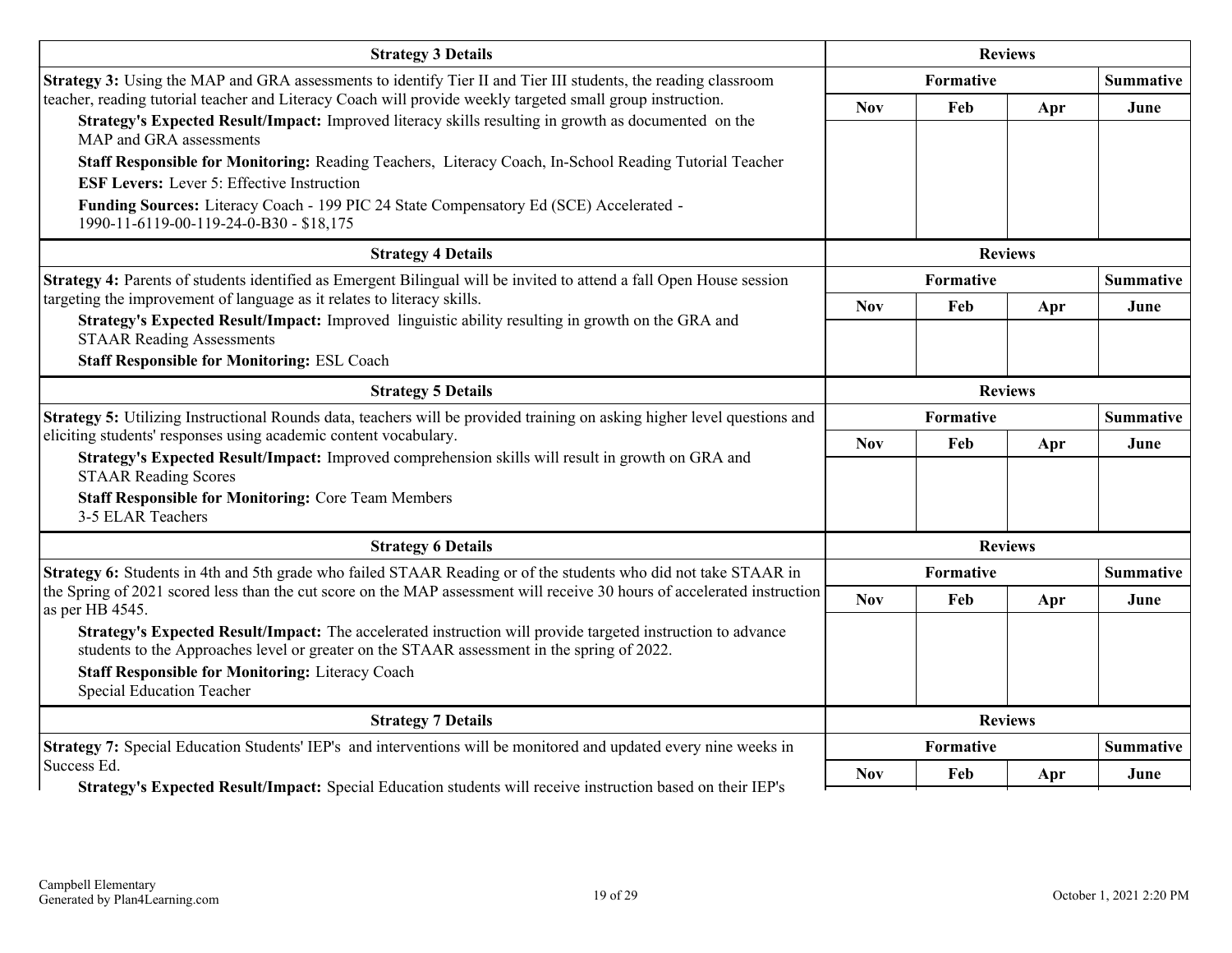| to assure academic growth. | <b>Staff Responsible for Monitoring: Special Education Team</b> |                      |                 |             |  |
|----------------------------|-----------------------------------------------------------------|----------------------|-----------------|-------------|--|
|                            |                                                                 |                      |                 |             |  |
|                            | No Progress<br>0%                                               | Accomplished<br>100% | Continue/Modify | Discontinue |  |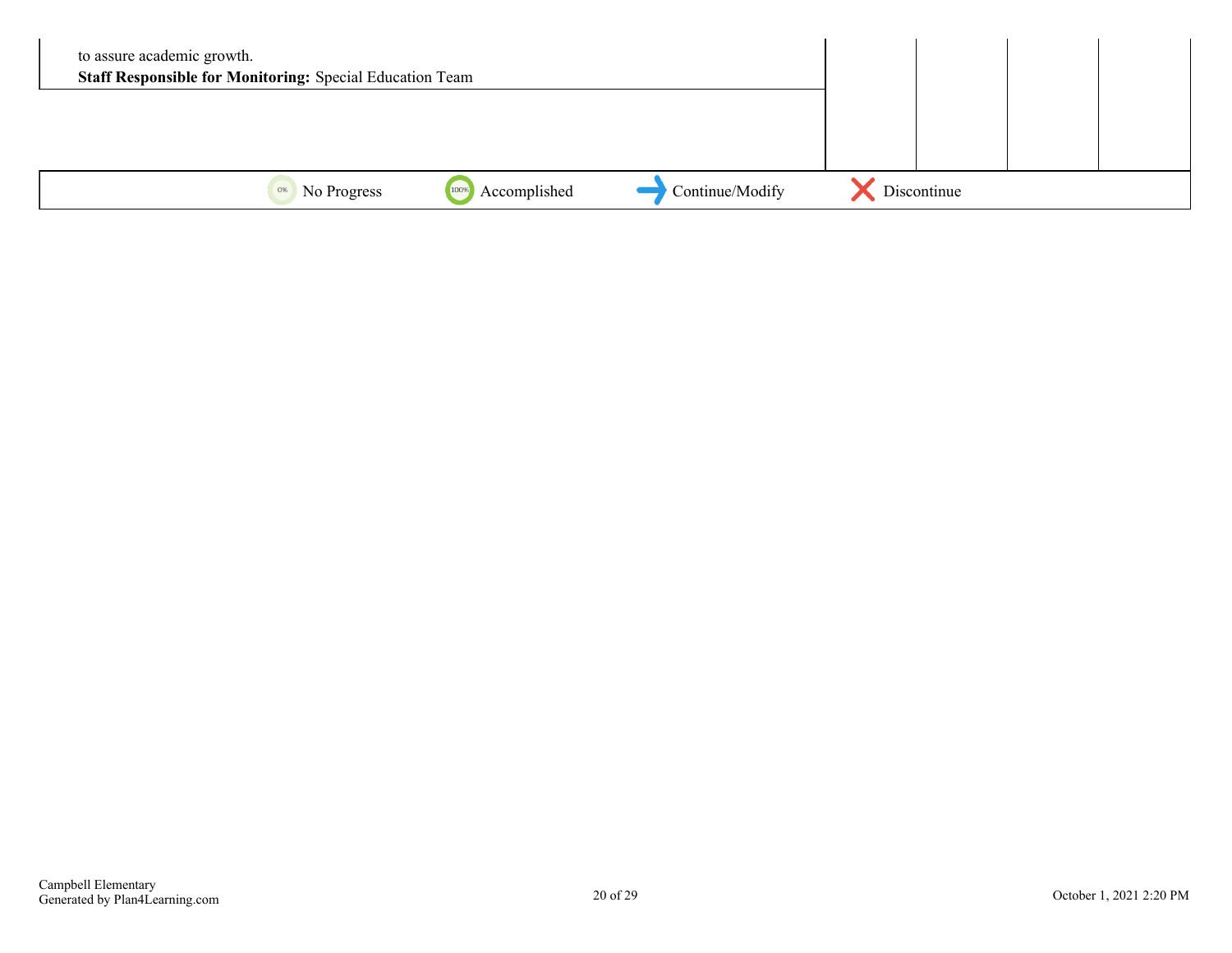<span id="page-20-0"></span>**Goal 2:** By the end of the 2021-2022 school year, 98% of the students will score Approaches, 86% of the students will score Meets and 68% of the students will score Mastery as measured by STAAR Math grades 3-5.

**Performance Objective 1:** Measure student progress in grades 3-5 each nine weeks to determine the effectiveness of the Guided Math Program for students who demonstrate deficiencies and / or who are identified At-Risk so that at least 98% of all students achieve an Approaching level on the STAAR Math assessment.

#### **HB3 Goal**

**Evaluation Data Sources:** \*Campbell Goals Form \*Curriculum Check Points \*MAP Assessments Grades 3-5 \*Benchmark Testing \*2022 Math STAAR Assessment

| <b>Strategy 1 Details</b>                                                                                                                                 |                               | <b>Reviews</b> |     |      |
|-----------------------------------------------------------------------------------------------------------------------------------------------------------|-------------------------------|----------------|-----|------|
| <b>Strategy 1:</b> All math teachers in grades 3-5 will implement anecdotal notes during Guided Math to make informed                                     | <b>Formative</b><br>Summative |                |     |      |
| instructional decisions targeting specific areas for student remediation and growth to build problem solving skills.                                      | <b>Nov</b>                    | Feb            | Apr | June |
| Strategy's Expected Result/Impact: Consistent implementation of problem solving strategies will result in<br>growth on the MAP and STAAR Math assessments |                               |                |     |      |
| Staff Responsible for Monitoring: 3-5 math teachers, In-school Math Tutorial Teacher, Math Coach                                                          |                               |                |     |      |
| Continue/Modify<br>Accomplished<br>No Progress                                                                                                            |                               | Discontinue    |     |      |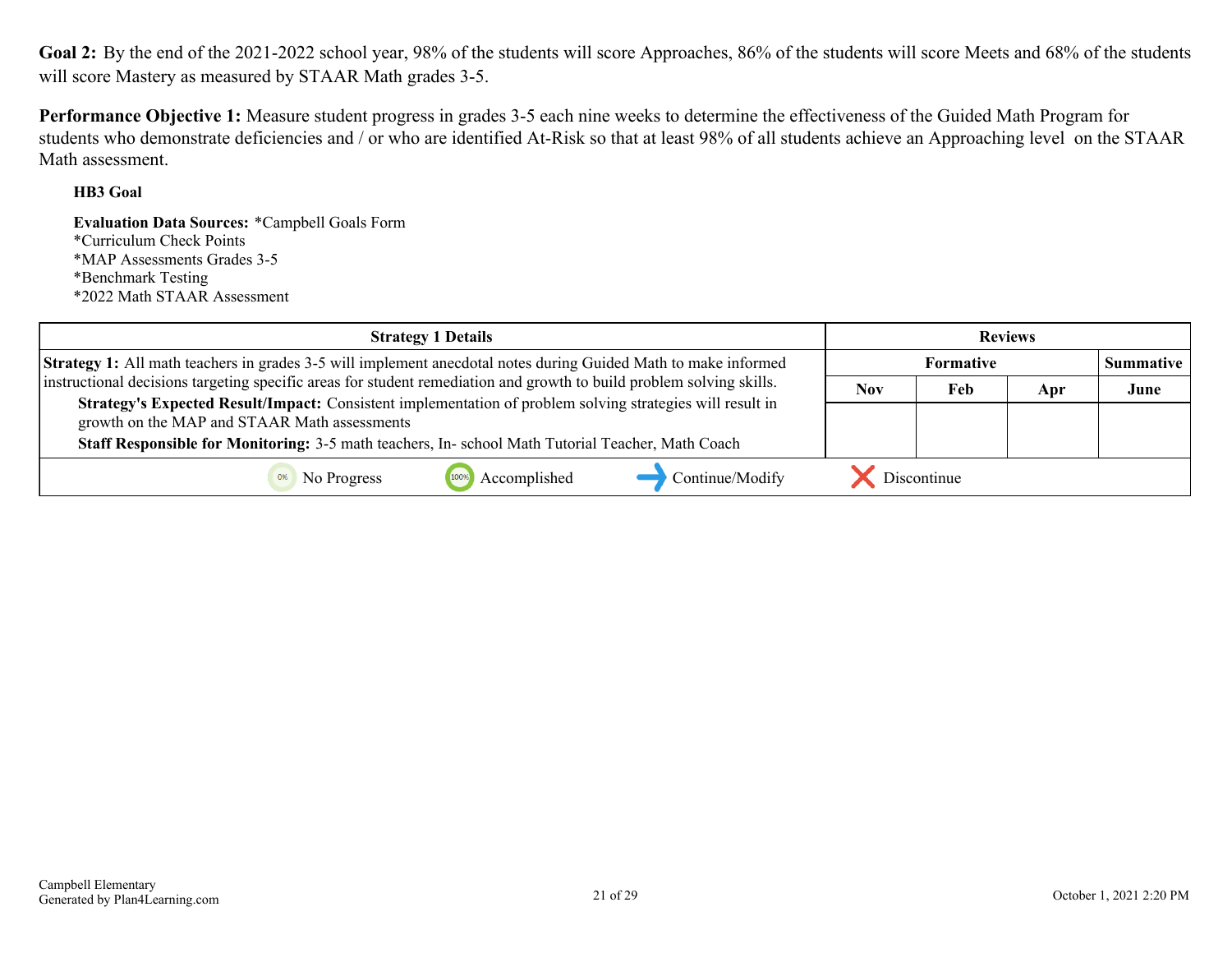Goal 2: By the end of the 2021-2022 school year, 98% of the students will score Approaches, 86% of the students will score Meets and 68% of the students will score Mastery as measured by STAAR Math grades 3-5.

**Performance Objective 2:** Measure student progress in grades 3-5 each nine weeks to determine the effectiveness of our MTSS math interventions for students who demonstrate deficiencies and / or who are identified At-Risk or Special Ed so that at least 98% of all students achieve an Approaching level on STAAR Math.

#### **HB3 Goal**

**Evaluation Data Sources:** \*Campbell Goals Form \*Curriculum Check Points \*Summative Assessments \*MAP Assessment Grade 3-5 \*Benchmark Testing \*STAAR Math Assessment

| <b>Strategy 1 Details</b>                                                                                                                                                                                                                       | <b>Reviews</b>   |                |                  |                  |
|-------------------------------------------------------------------------------------------------------------------------------------------------------------------------------------------------------------------------------------------------|------------------|----------------|------------------|------------------|
| <b>Strategy 1:</b> Using the MAP and Math Summative Assessments to identify Tier II and Tier III students, the math                                                                                                                             | <b>Formative</b> |                |                  | <b>Summative</b> |
| classroom teacher, math tutorial teacher and math coach will provide weekly targeted small group instruction.                                                                                                                                   | <b>Nov</b>       | Feb            | Apr              | June             |
| <b>Strategy's Expected Result/Impact:</b> Improve math problem solving skills resulting in growth as<br>documented on the MAP and STAAR Math Assessments                                                                                        |                  |                |                  |                  |
| <b>Staff Responsible for Monitoring: Math Teachers</b><br>Math Coach<br>Math In-school Tutorial Teacher                                                                                                                                         |                  |                |                  |                  |
| <b>ESF Levers:</b> Lever 5: Effective Instruction                                                                                                                                                                                               |                  |                |                  |                  |
| Funding Sources: Tutorials - 199 PIC 24 State Compensatory Ed (SCE) Accelerated -<br>1990-11-6118-11-119-24-0-B30 - \$2,640, Math Facilitator - 199 PIC 24 State Compensatory Ed (SCE)<br>Accelerated - 1990-11-6119-00-119-24-0-B30 - \$39,125 |                  |                |                  |                  |
| <b>Strategy 2 Details</b>                                                                                                                                                                                                                       |                  | <b>Reviews</b> |                  |                  |
| <b>Strategy 2:</b> Math Coach will provide opportunities for math teachers in grades 3-5 to collaborate during monthly                                                                                                                          | <b>Formative</b> |                | <b>Summative</b> |                  |
| vertical team meetings and PLCs to improve the teachers Tier I instruction in Number Talks developing numeracy                                                                                                                                  | <b>Nov</b>       | Feb            | Apr              | June             |
| Strategy's Expected Result/Impact: Effective utilization of Number Talks resulting in growth on STAAR<br>Math                                                                                                                                   |                  |                |                  |                  |
| <b>Staff Responsible for Monitoring: Math Coach</b>                                                                                                                                                                                             |                  |                |                  |                  |
| <b>TEA Priorities:</b> Build a foundation of reading and math - <b>ESF Levers:</b> Lever 4: High-Quality Curriculum,<br>Lever 5: Effective Instruction                                                                                          |                  |                |                  |                  |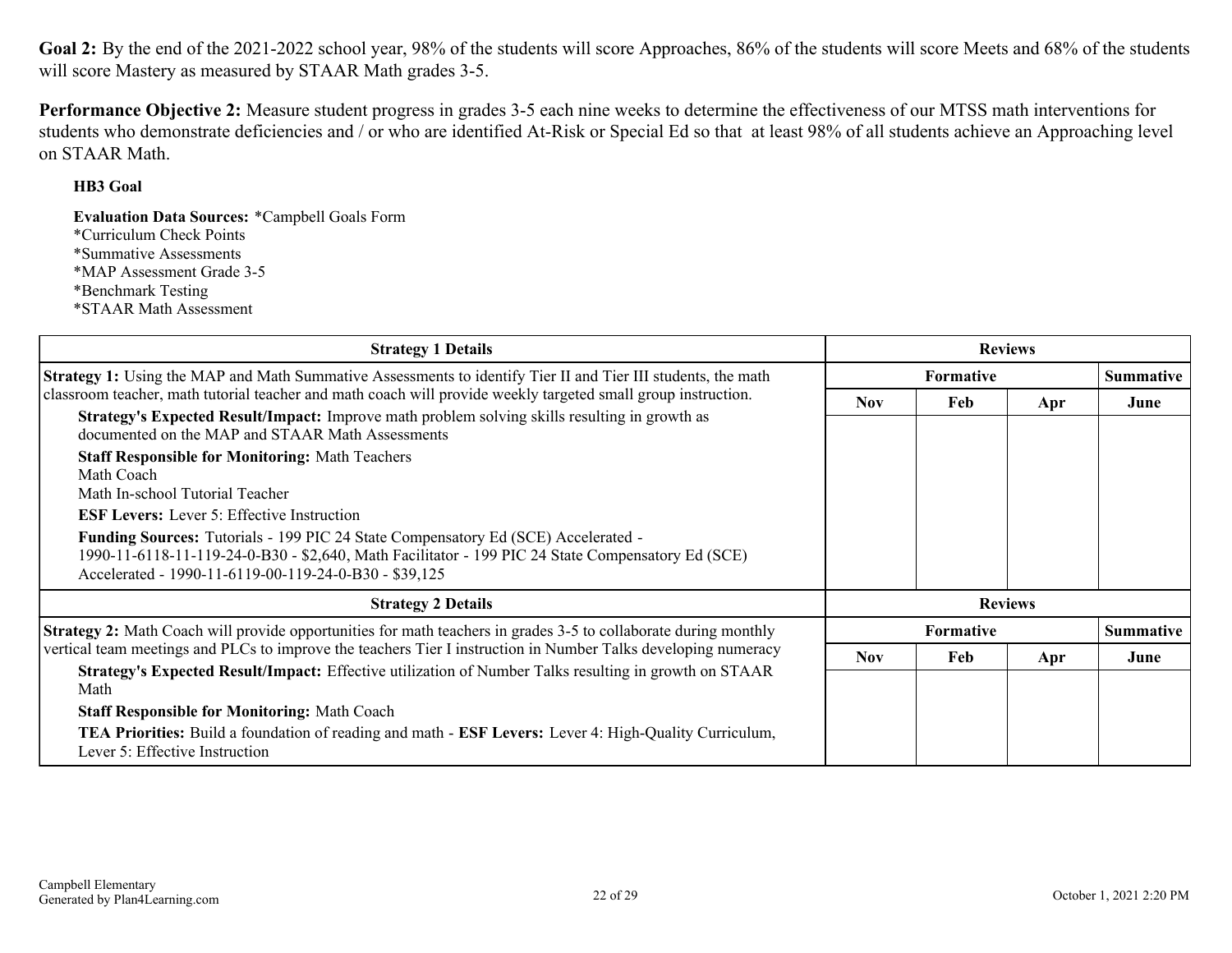| <b>Strategy 3 Details</b>                                                                                                                                                                                        | <b>Reviews</b>                |             |                |           |
|------------------------------------------------------------------------------------------------------------------------------------------------------------------------------------------------------------------|-------------------------------|-------------|----------------|-----------|
| <b>Strategy 3:</b> IEP's will be monitored and updated every nine weeks in Success Ed.                                                                                                                           | <b>Formative</b>              |             |                | Summative |
| Strategy's Expected Result/Impact: Special Education students will receive instruction based on their IEP's<br>to assure academic growth.                                                                        | <b>Nov</b>                    | Feb         | Apr            | June      |
| <b>Staff Responsible for Monitoring: Special Education Team</b>                                                                                                                                                  |                               |             |                |           |
| <b>Strategy 4 Details</b>                                                                                                                                                                                        |                               |             | <b>Reviews</b> |           |
| Strategy 4: Students in 4th and 5th grade who failed STAAR Math or of the students who did not take STAAR in the                                                                                                 | Summative<br><b>Formative</b> |             |                |           |
| Spring of 2021 scored less than the cut score on the MAP assessment will receive 30 hours of accelerated instruction as<br>per HB 4545.                                                                          |                               | Feb         | Apr            | June      |
| <b>Strategy's Expected Result/Impact:</b> The accelerated instruction will provide targeted instruction to advance<br>students to the Approaches level or greater on the STAAR assessment in the spring of 2022. |                               |             |                |           |
| <b>Staff Responsible for Monitoring: Math Coach</b>                                                                                                                                                              |                               |             |                |           |
| <b>Special Education Teacher</b>                                                                                                                                                                                 |                               |             |                |           |
| Accomplished<br>Continue/Modify<br>No Progress<br>100%<br>0%                                                                                                                                                     |                               | Discontinue |                |           |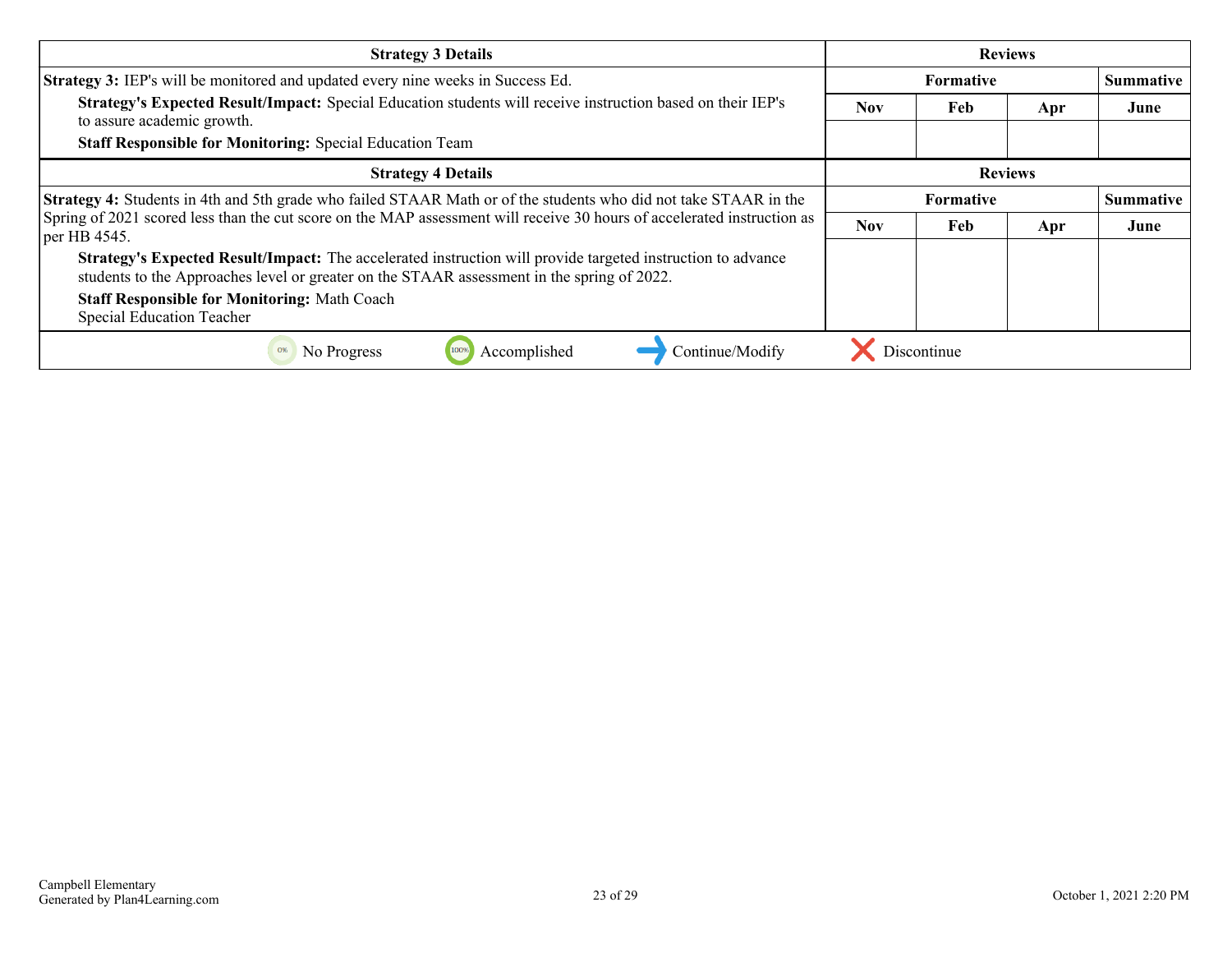<span id="page-23-0"></span>**Goal 3:** On the 2022 5th grade Science STAAR test, students will achieve 93% at the Approaching level, 63% at the Meets level, and 40% at the Mastery level.

**Performance Objective 1:** 5th Grade teachers will utilize hands-on STEM based activities in the science lab or their classroom at least 40% of the week to increase students' understanding of the Scientific Method and the application of academic vocabulary.

#### **Targeted or ESF High Priority**

**Evaluation Data Sources:** \*Campbell Goals Form \*Curriculum Check Points \*Summative Assessments \*MAP \*STAAR Science Assessment

| <b>Strategy 1 Details</b>                                                                                                                                                                                                                                                                                                                                                |                | <b>Reviews</b>                       |                |                  |
|--------------------------------------------------------------------------------------------------------------------------------------------------------------------------------------------------------------------------------------------------------------------------------------------------------------------------------------------------------------------------|----------------|--------------------------------------|----------------|------------------|
| <b>Strategy 1:</b><br>Students will use interactive science notebooks to utilize academic vocabulary and STEM data from hands-on activities.<br>Strategy's Expected Result/Impact: Applied learning from hands-on activities will result in improved<br>student scores on the MAP and Science STAAR Assessment<br><b>Staff Responsible for Monitoring: Science Coach</b> |                | Formative                            |                |                  |
|                                                                                                                                                                                                                                                                                                                                                                          |                | Feb                                  | Apr            | June             |
| <b>Strategy 2 Details</b>                                                                                                                                                                                                                                                                                                                                                |                |                                      | <b>Reviews</b> |                  |
| <b>Strategy 2:</b> 5th grade teachers will utilize Science Stem Scopes as an instructional tool two times per unit.                                                                                                                                                                                                                                                      | Formative      |                                      |                | <b>Summative</b> |
| Strategy's Expected Result/Impact: The interactive mode of learning will result in improved student scores<br>on the MAP and Science STAAR Assessment.                                                                                                                                                                                                                   |                | Feb                                  | Apr            | June             |
| <b>Staff Responsible for Monitoring: Science Coach</b>                                                                                                                                                                                                                                                                                                                   |                |                                      |                |                  |
| <b>Strategy 3 Details</b>                                                                                                                                                                                                                                                                                                                                                | <b>Reviews</b> |                                      |                |                  |
| Strategy 3: Students will be provided the opportunity to attend spring tutorials to bridge understanding of hands-on<br>concepts to paper based test items.                                                                                                                                                                                                              |                | <b>Summative</b><br><b>Formative</b> |                |                  |
|                                                                                                                                                                                                                                                                                                                                                                          |                | Feb                                  | Apr            | June             |
| Strategy's Expected Result/Impact: Students will demonstrate growth on the MAP assessment as well as<br>growth from the district science benchmark to the Science STAAR Assessment.                                                                                                                                                                                      |                |                                      |                |                  |
| <b>Staff Responsible for Monitoring: Science Coach</b>                                                                                                                                                                                                                                                                                                                   |                |                                      |                |                  |
| Accomplished<br>100%<br>Continue/Modify<br>No Progress                                                                                                                                                                                                                                                                                                                   |                | Discontinue                          |                |                  |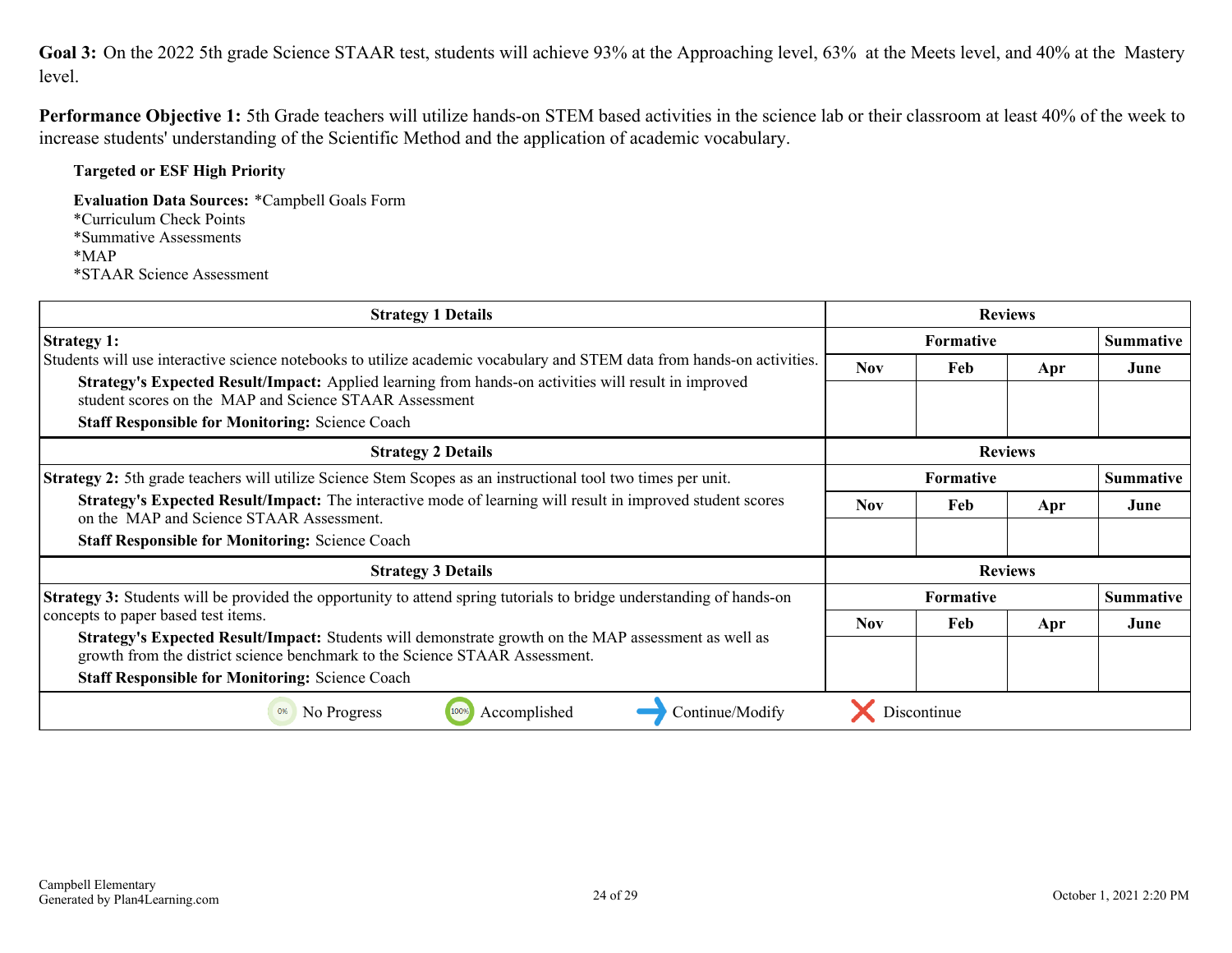<span id="page-24-0"></span>Goal 4: The percentage of students in grades 3-5 reporting feeling stressed on the Social / Emotional Wellness Screener in 2021 will decrease from 7% to 4% by May 2022.

**Performance Objective 1:** Increase the social-emotional well-being of students in the 2021-2022 school year. Progress will be monitored based on the number of referrals to the counselor quarterly.

**Evaluation Data Sources:** \*End of the Year student Social Emotional survey

| <b>Strategy 1 Details</b>                                                                                                                                         |                  |                                      | <b>Reviews</b> |                  |
|-------------------------------------------------------------------------------------------------------------------------------------------------------------------|------------------|--------------------------------------|----------------|------------------|
| <b>Strategy 1:</b> The counselor will Implement Mindfulness Mediation strategies into class Guidance Lessons in grades 3-5                                        |                  | <b>Formative</b>                     |                |                  |
| six times during the course of the school year.<br>Strategy's Expected Result/Impact: Students will build and utilize tools to reduce stress.                     | <b>Nov</b>       | Feb                                  | Apr            | June             |
| <b>Staff Responsible for Monitoring: Counselor</b>                                                                                                                |                  |                                      |                |                  |
| <b>ESF Levers:</b> Lever 3: Positive School Culture                                                                                                               |                  |                                      |                |                  |
| <b>Strategy 2 Details</b>                                                                                                                                         |                  |                                      | <b>Reviews</b> |                  |
| Strategy 2: During Counselor led Guidance Lessons, students are encouraged to access the campus counselor to set up                                               |                  | <b>Formative</b>                     |                |                  |
| private sessions when feeling stressed.                                                                                                                           | <b>Nov</b>       | Feb                                  | Apr            | June             |
| Strategy's Expected Result/Impact: Students recognize that when they have a need to discuss their stressful<br>situation, they have a readily available resource. |                  |                                      |                |                  |
| <b>Staff Responsible for Monitoring: Counselor</b>                                                                                                                |                  |                                      |                |                  |
| <b>Strategy 3 Details</b>                                                                                                                                         | <b>Reviews</b>   |                                      |                |                  |
| <b>Strategy 3:</b> Based on the District's Wellness screener, data will be obtained to determine students who qualify for                                         |                  | <b>Formative</b><br><b>Summative</b> |                |                  |
| Counselor led small group sessions for students experiencing stress.                                                                                              | <b>Nov</b>       | Feb                                  | Apr            | June             |
| Strategy's Expected Result/Impact: Students will learn coping skills to reduce stress and apply to real life<br>situations.                                       |                  |                                      |                |                  |
| <b>Staff Responsible for Monitoring: Counselor</b>                                                                                                                |                  |                                      |                |                  |
| <b>Strategy 4 Details</b>                                                                                                                                         |                  |                                      | <b>Reviews</b> |                  |
| Strategy 4: Utilize HGI therapist for students experiencing high levels of stress with parent approval.                                                           | <b>Formative</b> |                                      |                | <b>Summative</b> |
| Strategy's Expected Result/Impact: Students will learn coping skills to reduce stress and apply to real life<br>situations.                                       |                  | Feb                                  | Apr            | June             |
| <b>Staff Responsible for Monitoring: Counselor</b>                                                                                                                |                  |                                      |                |                  |
| Continue/Modify<br>No Progress<br>100%<br>Accomplished<br>0%                                                                                                      |                  | Discontinue                          |                |                  |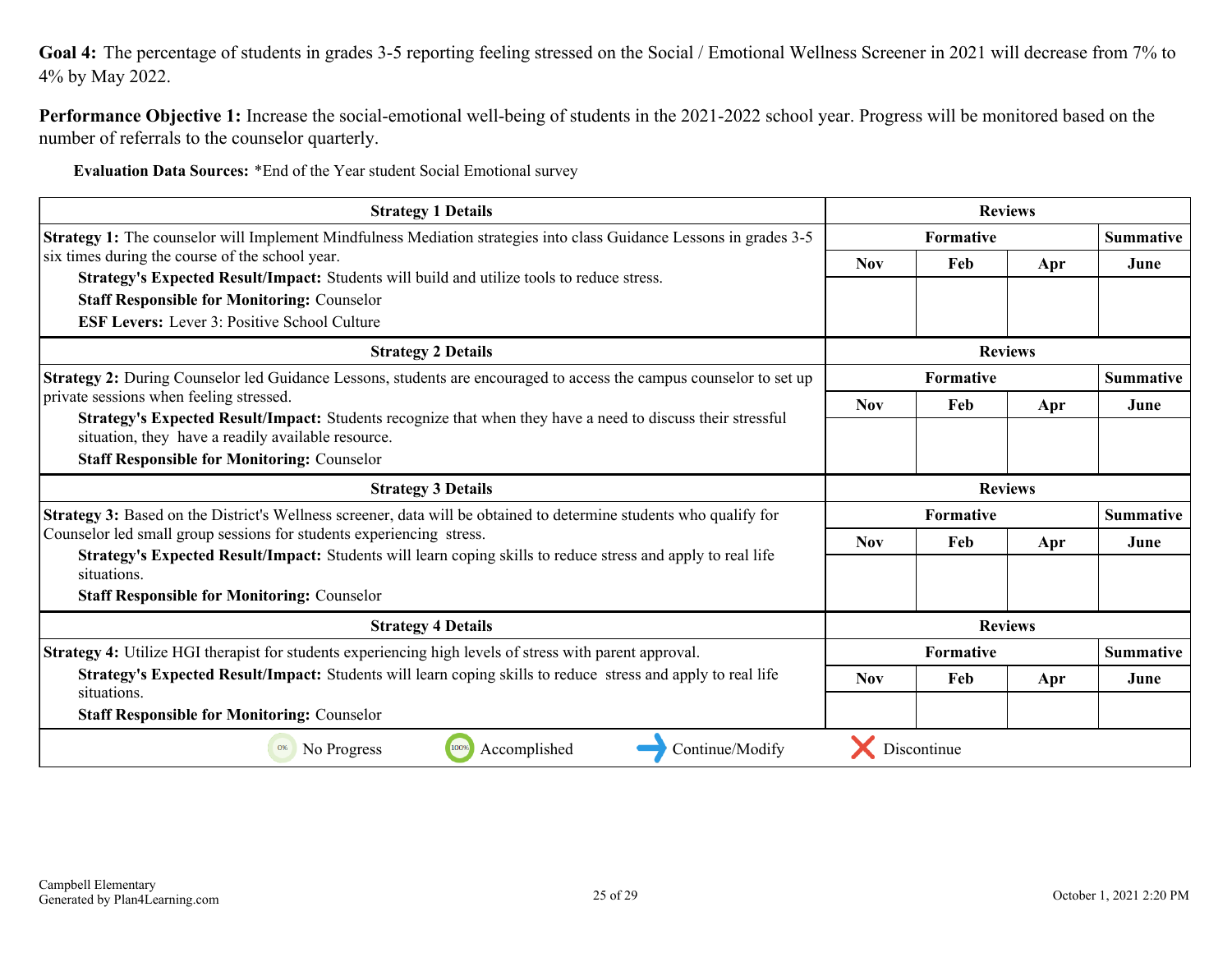# **State Compensatory**

### <span id="page-25-0"></span>**Budget for Campbell Elementary**

**Total SCE Funds: Total FTEs Funded by SCE:** 0.75 **Brief Description of SCE Services and/or Programs**

### **Personnel for Campbell Elementary**

| <b>Name</b> | Position                                | <b>DOD</b><br><u>FIE</u> |
|-------------|-----------------------------------------|--------------------------|
| Amy Shepard | Literacy Coach                          | 25<br>0.4J               |
| Gloria Kyle | $\cdot\cdot\cdot$<br>Math<br>acılıtator | ∪.∪                      |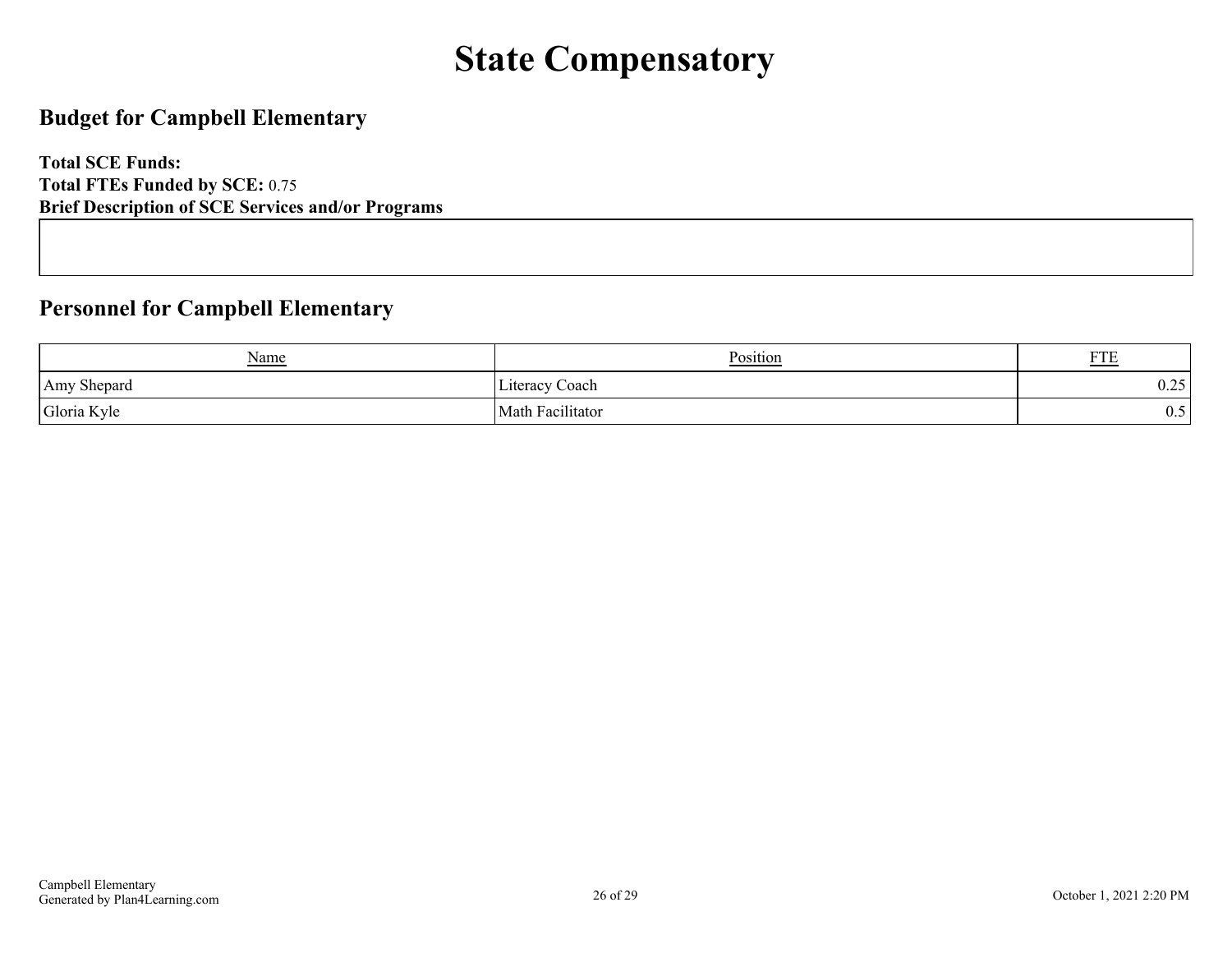# **Site-Based Decision Making Committee**

<span id="page-26-0"></span>

| <b>Committee Role</b>          | Name                   | <b>Position</b>                |
|--------------------------------|------------------------|--------------------------------|
| Administrator                  | Joe Imrie              | <b>Assistant Principal</b>     |
| Administrator                  | Michelle Koerth        | Principal                      |
| SBDM Standing Committee Member | Marilyn Stephens       | Counselor                      |
| Classroom Teacher              | <b>Shelley Pickett</b> | Classroom Teacher              |
| Classroom Teacher              | Claire Smith           | Classroom Teacher              |
| Classroom Teacher              | Patty Martin           | Classroom Teacher              |
| Classroom Teacher              | Maureen Balogh         | Classroom Teacher              |
| <b>Classroom Teacher</b>       | Angie Pham             | Classroom Teacher              |
| Classroom Teacher              | Julie Downey           | Classroom Teacher              |
| Classroom Teacher              | Debbie Holzhuter       | Classroom Teacher              |
| Classroom Teacher              | Fara Harkrider         | Classroom Teacher              |
| District-level Professional    | Valerie Anderson       | <b>District Representative</b> |
| <b>Business Representative</b> | Heather Carroll        | <b>Business Member</b>         |
| Parent                         | Jenna Patrick          | Parent Representative          |
| Parent                         | Jessica Bodas          | Parent Representative          |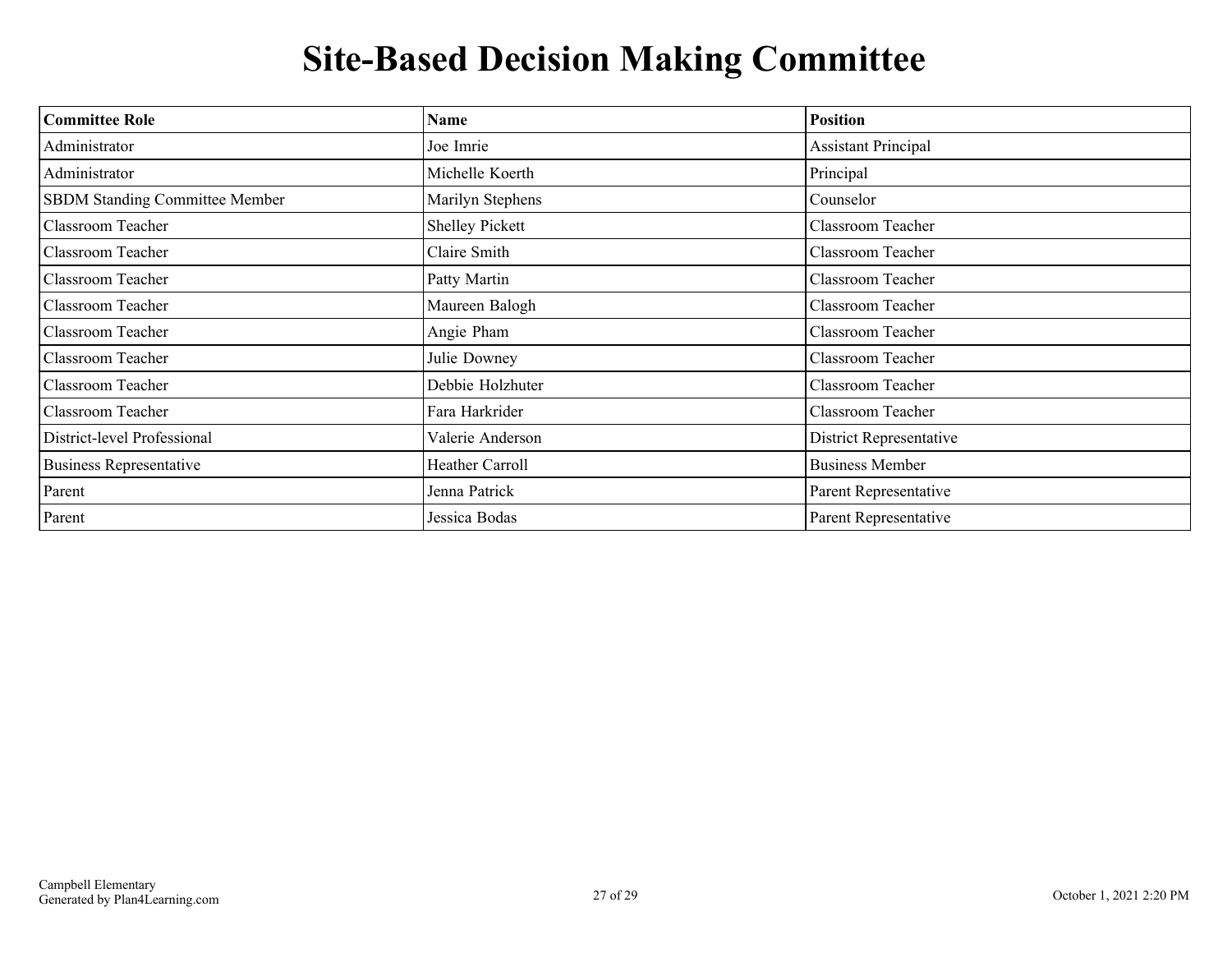# **Campus Funding Summary**

<span id="page-27-0"></span>

| 199 PIC 24 State Compensatory Ed (SCE) Accelerated |                |                 |                                |                                    |             |
|----------------------------------------------------|----------------|-----------------|--------------------------------|------------------------------------|-------------|
| Goal                                               | Objective      | <b>Strategy</b> | <b>Resources Needed</b>        | <b>Account Code</b>                | Amount      |
|                                                    | 2              | 3               | Literacy Coach                 | 1990-11-6119-00-119-24-0-B30       | \$18,175.00 |
| 2                                                  | $\overline{2}$ |                 | Tutorials                      | 1990-11-6118-11-119-24-0-B30       | \$2,640.00  |
| $\overline{2}$                                     | 2              |                 | Math Facilitator               | 1990-11-6119-00-119-24-0-B30       |             |
|                                                    | Sub-Total      |                 |                                | \$59,940.00                        |             |
|                                                    |                |                 |                                | <b>Budgeted Fund Source Amount</b> | \$59,940.00 |
| +/- Difference                                     |                |                 | \$0.00                         |                                    |             |
| 199 PIC 25 State Bilingual/ESL                     |                |                 |                                |                                    |             |
|                                                    |                |                 |                                |                                    |             |
| Goal                                               | Objective      | <b>Strategy</b> | <b>Resources Needed</b>        | <b>Account Code</b>                | Amount      |
|                                                    |                | $\overline{2}$  | <b>Instructional Materials</b> | 1990-11-6399-00-119-25-0           | \$600.00    |
|                                                    | 2              | $\overline{2}$  | Leveled Texts                  | 1990-11-6329-00-119-25-0           | \$600.00    |
|                                                    |                |                 |                                | Sub-Total                          | \$1,200.00  |
|                                                    |                |                 |                                | <b>Budgeted Fund Source Amount</b> | \$1,200.00  |
|                                                    |                |                 |                                | +/- Difference                     | \$0.00      |